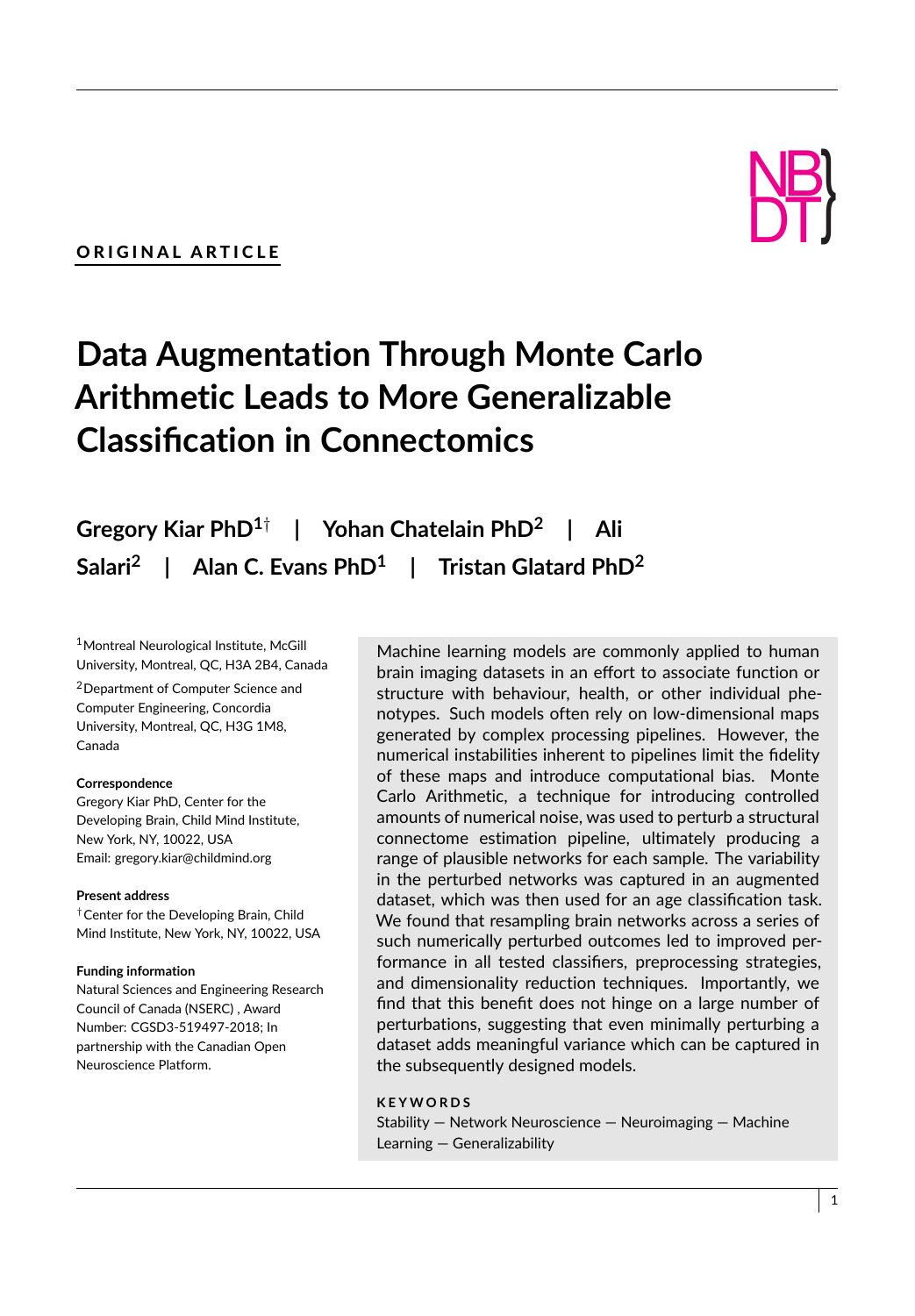# **1** | **INTRODUCTION**

The application of machine learning has become commonplace for the identification and characterization of individual biomarkers in neuroimaging [\[1\]](#page-13-0). Models have been applied to discriminate between measures of brain structure or function based upon phenotypic variables related to disease [\[2,](#page-13-1) [3,](#page-13-2) [4\]](#page-13-3), development [\[5\]](#page-13-4), or other axes of potential consequence [\[6,](#page-13-5) [7\]](#page-13-6).

These models often build representations upon processed imaging data, in which 3D or 4D images have been transformed into estimates of structure [\[8\]](#page-13-7), function [\[9\]](#page-13-8), or connectivity [\[10\]](#page-13-9). However, there is a lack of reliability in these estimates, including variation across analysis team [\[11\]](#page-13-10), software library [\[12\]](#page-13-11), operating system [\[13\]](#page-13-12), and instability in the face of numerical noise [\[14\]](#page-13-13). This uncertainty limits the ability of models to learn generalizable relationships among data, and leads to biased predictors. Traditionally, this bias has been reduced through the collection and application of repeated-measurement datasets [\[15,](#page-13-14) [16\]](#page-13-15), though this requires considerable resources and is not feasible in the context of all clinical populations.

Dataset augmentation has been broadly demonstrated as an effective technique for improving the generalizability of learned models, especially in deep learning [\[17\]](#page-14-0). In neuroimaging, augmentation is often performed throughout the process of tool validation and requires either realistic data simulators or phantom datasets [\[18\]](#page-14-1), which significantly limits their applicability to real data. Recent advances in deep learning have made dataset augmentation far more accessible [\[19\]](#page-14-2), including in medical imaging [\[20,](#page-14-3) [21\]](#page-14-4). However, due to the lack of widely accepted noise models in connectomics, the necessity of compute-intensive training, and the associated infrastructural requirements, the application of dataset augmentation to network neuroscience remains largely uncharted territory (see Appendix [15](#page-12-0) for details).

Perturbation methods which inject small amounts of noise through the execution of a pipeline, such as Monte Carlo Arithmetic (MCA) [\[22,](#page-14-5) [23\]](#page-14-6), have recently been used to induce instabilities in structural connectome estimation software [\[24\]](#page-14-7). Importantly, this technique produces a range of equally plausible results, where no single observation is more or less valid than the others – including those which were left unperturbed. While sampling from a set of perturbed connectomes may have an impact on learning brain-phenotype relationships [\[14\]](#page-13-13), there remains potential for leveraging the distribution of perturbed results to augment datasets in lieu of increasing sample sizes, performing repeated measurements, or developing data-specific augmentation models.

Using an existing collection of MCA-perturbed structural connectomes [\[25\]](#page-14-8), we trained classifiers on networks sampled from the distribution of results and evaluated their performance relative to using only the unperturbed networks. We evaluate several techniques for resampling the networks, and compare classifiers through their validation performance, the performance on an out-of-sample test set, and the generalizability of their performance across the two. We demonstrate the efficacy of using MCA as a method for dataset augmentation which leads to more robust and generalizable models of brain-phenotype relationships.

# **2** | **MATERIALS & METHODS**

The objective of this study was to evaluate the impact of aggregating collections of unstable brain networks towards learning robust brain-phenotype relationships. We sampled and aggregated simulated networks within individuals to learn relationships between brain connectivity and individual phenotypes, in this case age, and compared this to baseline performance on this task. We compared aggregation strategies with respect to baseline validation performance, performance out-of-sample, and generalizability. The experimental workflow is visualized in Figure [1.](#page-2-0)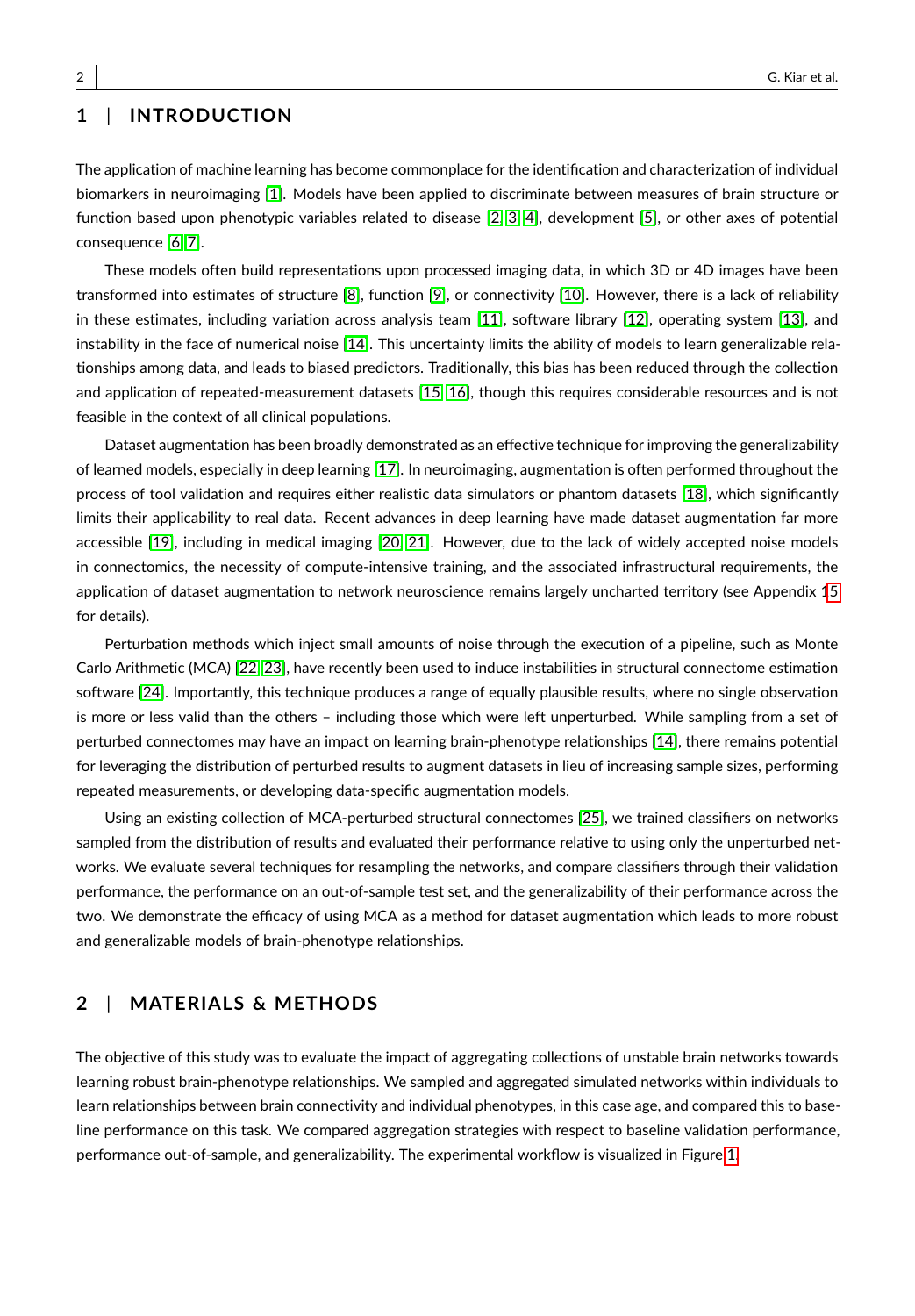<span id="page-2-0"></span>

FIGURE 1 Experiment workflow. MCA-simulated connectomes were previously generated for 100 subjects, 20 times each. The resulting dataset of <sup>2</sup>, <sup>000</sup> connectomes were independently preprocessed using one of <sup>4</sup> techniques. The dataset was then sampled according to one of 7 dataset sampling strategies and using one of 9 possible number of MCA simulations per subject. The dataset was split into balanced training and testing sets, and fed into the models. The models consisted of one of 2 dimensionality reduction techniques prior to classification using one of 5 classifier types. The models were fit and made predictions on the training set prior to making predictions on the test set.

All developed software and analysis resources for this project have been made available through GitHub at: [https://github.com/gkpapers/](https://github.com/gkpapers/2021AggregateMCA)2021AggregateMCA.

# **2.1** | **Dataset**

An existing dataset containing Monte Carlo Arithmetic (MCA) perturbed structural human brain networks was used for these experiments [\[25\]](#page-14-8). While further information on the processing and curation of this dataset can be found in [\[14\]](#page-13-13), a brief description of the data and processing follows here.

The networks were derived from diffusion MRI data from the Nathan Kline Institute Rockland Sample dataset [\[16\]](#page-13-15). The data were denoised and aligned prior to undergoing modelling via a probabilistic tractography pipeline built using Dipy [\[26\]](#page-14-9) with a fixed random state. The streamlines were ultimately mapped to regional network connections using the Desikan-Killiany-Tourville parcellation [\[27\]](#page-14-10). The raw input data to this pipeline consisted of 4-dimensional images (with the fourth dimension corresponding to unique diffusion directions) containing O(108) voxels, and the derived connectomes were matrices with dimensions 83  $\times$  83, where each value at location (i, j) corresponds to the strength of connection between region i and region j. As connections are undirected (i.e. the edge  $(i, j)$  is equal to the edge  $(i, j)$  $i$ )), the matrices each consist of 3,403 unique weighted connections.

Perturbations were introduced for the diffusion modelling of this dataset using sparsely-introduced Monte Carlo Arithmetic at the level of machine-precision, simulating expected error over a typical pipeline execution. The MCA workflow was such that each inexact floating-point operation was perturbed with a zero-centered random variable 1-bit beyond the precision of the system [\[23,](#page-14-6) [22\]](#page-14-5). In practice, this resulted in perturbations that were analogous to an inexact trailing decimal value of, say, <sup>0</sup>.<sup>6</sup> being rounded up to <sup>1</sup>.<sup>0</sup> in <sup>60</sup>% of evaluations and down to <sup>0</sup>.<sup>0</sup> for the remaining 40%. The perturbations were randomly sampled for each operation, and thus the unique combinations of error accumulation over multiple executions of a pipeline lead to potentially distinct terminal results. The MCA approach is pipeline- and data-agnostic, making it widely applicable to a variety of pipelines or domains which may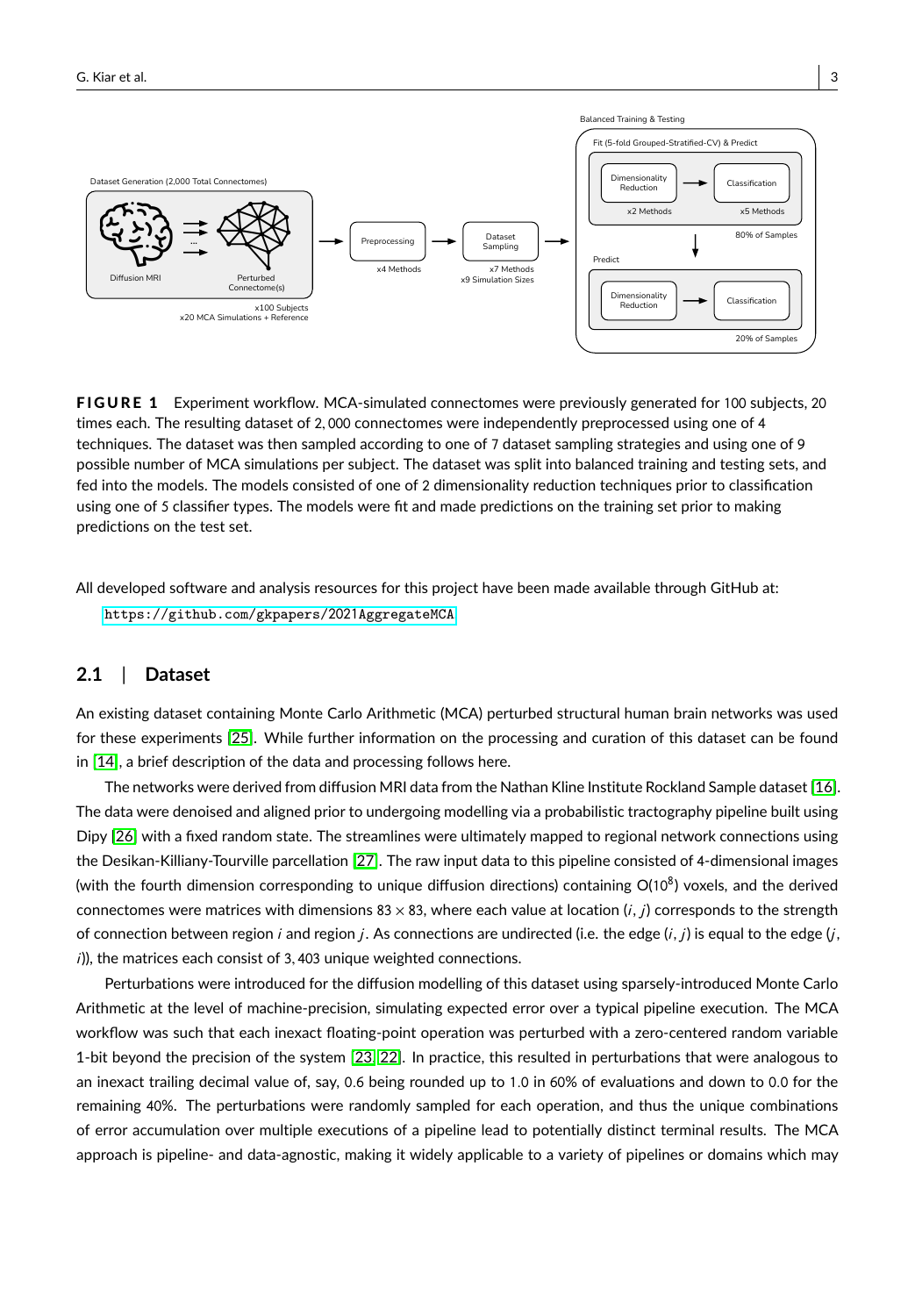suffer a lack of context-specific perturbation or dataset augmentation strategies.

This dataset contains a single session of data from 100 individuals (100  $\times$  1  $\times$  1). The number of subjects included is consistent for the types of analyses performed below, and considered large in general for neuroimaging [\[28\]](#page-14-11). Each sample was simulated <sup>20</sup> times, resulting in <sup>2</sup>, <sup>000</sup> unique graphs. This collection enabled the exploration of subsampling and aggregation methods in a typical learning context for neuroimaging [\[29,](#page-14-12) [30\]](#page-14-13). Exploring the relationship between the number of simulations and performance further allows for the cost of MCA-enabled resampling to be evaluated in the context of dataset augmentation.

As the target for classification, individual-level phenotypic data strongly implicated in brain connectivity was desired. Participant age, which has consistently been shown to have a considerable impact on brain connectivity [\[31,](#page-14-14) [32,](#page-14-15) [33,](#page-14-16) [34\]](#page-14-17), was selected and turned into a binary target by dividing participants into adult (> <sup>18</sup>) and non-adult groups (68% adult). For subsequent validation of findings, body mass index was chosen as a second target (50% overweight).

# **2.2** | **Preprocessing**

Prior to being used for this task, the brain networks were represented as symmetric 83  $\times$  83 adjacency matrices, sampled upon the Desikan-Killiany-Tourville [\[27\]](#page-14-10) anatomical parcellation. To reduce redundancy in the data, all edges belonging to the upper-triangle of these matrices were preserved and vectorized, resulting in a feature vector of <sup>3</sup>, <sup>403</sup> edges per sample. All samples were preprocessed using one of four standard techniques:

#### Raw

The raw streamline count edge-weight intensities were used as originally calculated.

### Log Transform

The log10 of edge weights was taken, and edges with 0 weight prior to the transform were reset to 0.

#### Rank Transform

The edges were ranked based on their intensity, with the largest edge having the maximum value. Ties were settled by averaging the rank, and all ranks were finally min-max scaled between 0 and 1.

#### Z-Score

The edge weights were z-scored to have a mean intensity of 0 and unit variance.

# **2.3** | **Machine Learning Pipelines**

The preprocessed connectomes were fed into pipelines consisting of two steps: dimensionality reduction and classification. Given the high dimensionality (3, <sup>403</sup> features) of the networks, the relatively small number of samples, and standard practice in the field [\[3,](#page-13-2) [7,](#page-13-6) [9\]](#page-13-8), no experiments were considered without dimensionality reduction. Dimensionality reduction was applied using one of two methods:

#### Principal Component Analysis

The connectomes were projected into the 20 dimensions of highest variance. The number of components was chosen to capture approximately 90% of the variance present within the dataset.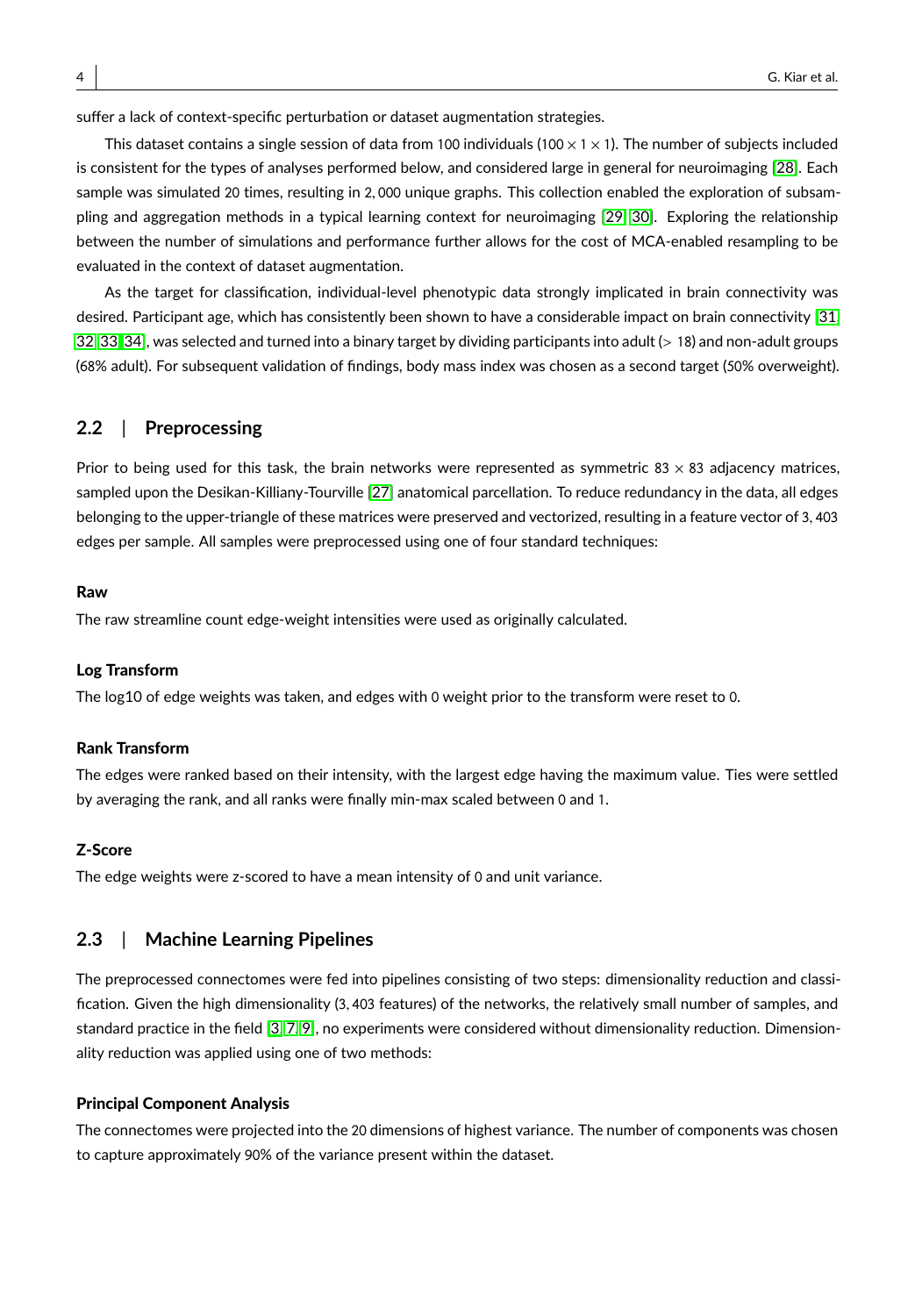#### Feature Agglomeration

The number of features in each connectome were reduced by combining edges according to maximum similarity/minimum variance using agglomerative clustering [\[35\]](#page-14-18). The number of resulting features was 20, to be consistent with the number of dimensions present after PCA, above.

After dimensionality reduction, samples were fed into one of five distinct classifiers as implemented through scikit learn [\[36\]](#page-15-0):

#### Support Vector Machine

The model was fit using a radial basis function (RBF) kernel, L2 penalty, and a balanced regularization parameter to account for uneven class membership.

#### Logistic Regression

A linear solver was used due to the relatively small dataset size. L2 regularization and balanced class weights were used, as above.

#### K-Nearest Neighbour

Class membership was determined using an L2 distance and the nearest 10% of samples, scaling with the number of samples used for training.

#### Random Forest

100 decision trees were fit using balanced class weights, each splitting the dataset according to a maximum of 4 features per node (corresponding to the rounded square root of 20 total features).

#### AdaBoost

A maximum of 50 decision trees were fit sequentially such that sample weights were iteratively adjusted to prioritize performance on previously incorrectly-classified samples, consistent with [\[37\]](#page-15-1).

The hyperparameters for all models were refined from their default values to be appropriate for a small and imbalanced dataset. The performance for all pipeline combinations of preprocessing methods, dimensionality reduction techniques, and models using the reference (i.e. unperturbed) executions in the dataset ranged from an F1 score of <sup>0</sup>.64−0.<sup>875</sup> with a mean of <sup>0</sup>.806; this evaluation was performed on a consistent held-out test set which was used for all experiments, as described in a following section. This set of models was chosen as it includes i) well understood standard techniques, ii) both parametric and non-parametric methods, iii) both ensemble and non-ensemble methods, and iv) models which have been commonly deployed for the classification of neuroimaging datasets [\[31,](#page-14-14) [38,](#page-15-2) [6,](#page-13-5) [3,](#page-13-2) [2,](#page-13-1) [7,](#page-13-6) [39,](#page-15-3) [4\]](#page-13-3).

# **2.4** | **Dataset Sampling**

A chief purpose of this manuscript involves the comparison of various forms of aggregation across equivalentlysimulated pipeline outputs. Accordingly, the dataset was resampled after preprocessing but prior to dimensionality reduction and classifiers were trained, evaluated, and combined according to the following procedures:

#### Reference

Networks generated without any MCA perturbations were selected for input to the models, serving as a benchmark.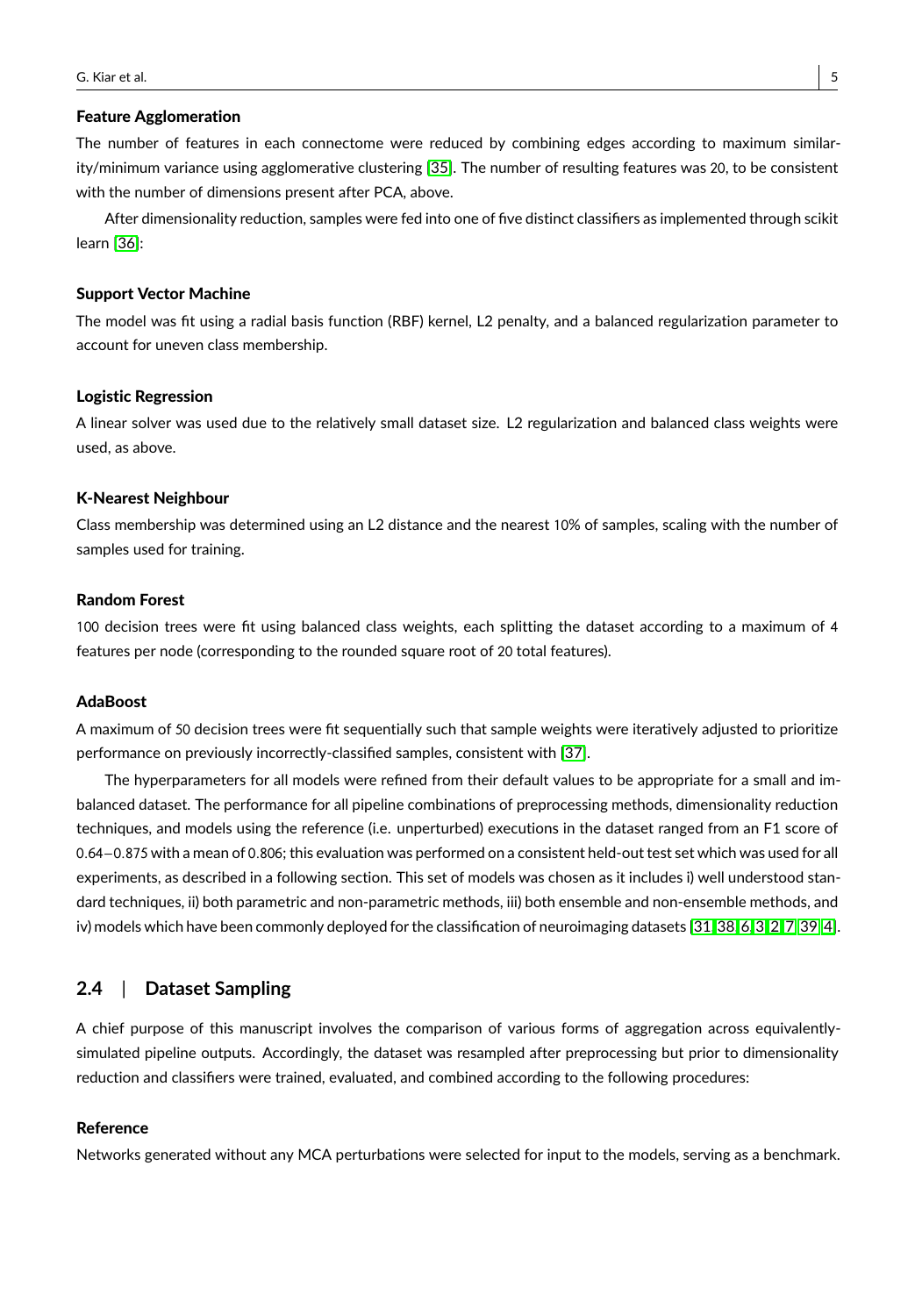#### **Truncate**

The number of significant digits [\[22\]](#page-14-5) per-edge was calculated using all simulated networks, and the edge weights in the reference graph were truncated to the specified number of digits. Importantly, this is the only method used which deliberately squashes the variance observed across simulations.

#### **Jackknife**

The datasets were repeatedly sampled such that a single randomly chosen observation of each unique network was selected (i.e. derived from the same input datum). This resampling was performed 100 times, resulting in the total number of resamplings being 5× larger than the number of unique observations per network, ensuring a broad and overlapping sampling of the datasets.

#### Median

The edgewise median of all observations of the same network were used as the samples for training and evaluation.

#### Mean

Similar to the above, the edgewise mean of all observations for each network were computed and used as input data to the classifiers in both collections.

### Consensus

A distance-dependent average network [\[40\]](#page-15-4) was computed across all observations of each network. This data-aware aggregation method, developed for structural brain network analysis, preserves network properties often distorted when computing mean or median networks.

#### Mega-analysis

All observations of each network were used simultaneously for classification, increasing the effective sample size. Samples were organized such that all observations of the same network only appeared within a single fold for training and evaluation, ensuring double-dipping was avoided.

#### Meta-analysis

Individual classifiers trained across jackknife dataset resamplings, above, were treated as independent models and aggregated into an ensemble classifier. The ensemble was fit using a logistic regression classifier across the outputs of the jackknifed classifiers to learn a relationship between the predicted and true class labels.

The robustness and possible benefit of each subsampling approach was measured by evaluation on a subset of all MCA simulations, including 9 distinct numbers of simulations, ranging from 2 to 20 simulations per sample. Combining the dataset sampling methods, the set of simulations, preprocessing strategies, dimensionality reduction techniques, and classifier models, there were <sup>2</sup>, <sup>520</sup> perturbed models trained and evaluated next to <sup>40</sup> reference models.

# **2.5** | **Training & Evaluation**

Prior to training models on the brain networks, 20% of subjects were excluded from each dataset for use as an out-ofsample test dataset for all experiments. With the remaining 80% of subjects, cross validation was performed following a stratified grouped k-fold approach ( $k = 5$ ). In this approach, samples were divided into training and validation sets such that the target variable was proportionally represented on each side of the fold (stratified), conditional upon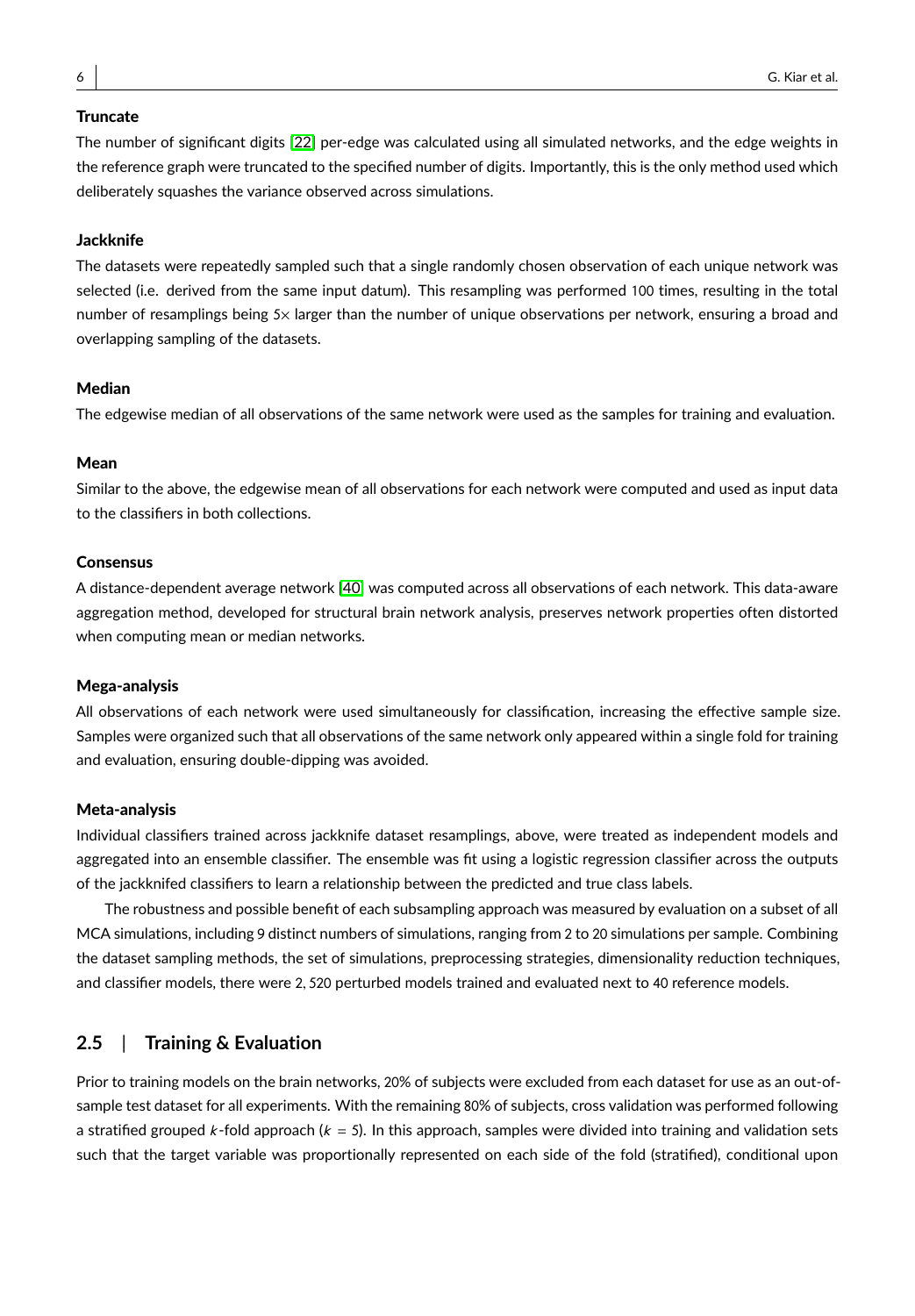all observations from the same individual, relevant for the mega-analysis dataset sampling method, falling upon the same side of the fold (grouped). This resulted in 5 fold-trained classifiers per configuration, each trained on 64% of the samples and validated on 16%, prior to each being tested on the remaining 20% of held-out samples. All random processes used in determining the splits used the same seed to remove the effect of random sampling.

Classifiers were primarily evaluated on both the validation and test (out-of-sample) sets using F1 score, a standard measure for evaluating classification performance. The generalizability of predictions was defined as:

<span id="page-6-0"></span>
$$
G = 1 - |F1_{test} - F1_{validation}|
$$
 (1)

where a score of 1 (maximum) indicates the equivalent performance across both the validation and test sets, and a lower score (minimum of 0) indicates inconsistent performance. The absolute change in performance was used in Eq. [1,](#page-6-0) resulting in a score which penalizes spurious over-performance similarly to under-performance. This is a desired attribute of the measure as all inconsistency, whether due to chance or model fit, is undesirable when applying a classifier out-of-sample. Importantly, this measure does not use training performance as the reference, as is common in deep learning, but instead considers the validation performance. This is because training performance is prone to unrealistic inflation due to dataset memorization which may arise in some classifiers; K-Nearest Neighbours is a good example of this. Given that the validation performance is typically reported on classic models, this can be considered a *practical* definition of generalizability, and is still in the spirit of "evaluating performance on seen data to that on unseen data" [\[19\]](#page-14-2).

Differences in F1 score and generalizability for perturbed experiments with respect to their reference were used to measure the change in performance for each dataset sampling technique, and statistical comparisons were made through Wilcoxon Signed-Rank tests.

# **3** | **RESULTS**

The figures and findings presented in this section represent a summary of the complete experiment table which consists of performance measures and metadata for all <sup>2</sup>, <sup>560</sup> models tested. The complete performance table alongside the table of significant differences, are made available through the GitHub repository.

<span id="page-6-1"></span>**TABLE 1** Statistically significant change in performance. Red values indicate significant decline in performance, black values indicate improvement, and empty cells indicate no change. A single star represents  $p < 0.05$ , and each additional star is an additional order of magnitude of significance.

| Dataset Sampling | Validation | Test   | Generalizability |
|------------------|------------|--------|------------------|
| <b>Truncate</b>  | $**$       |        |                  |
| Jackknife        | **         | $**$   |                  |
| Mean             |            | ***    |                  |
| Median           |            | ***    |                  |
| Consensus        |            | ***    | $\ast$           |
| Mega-Analysis    | $\ast$     | $\ast$ | ***              |
| Meta-Analysis    | $**$       | ***    | $\ast$           |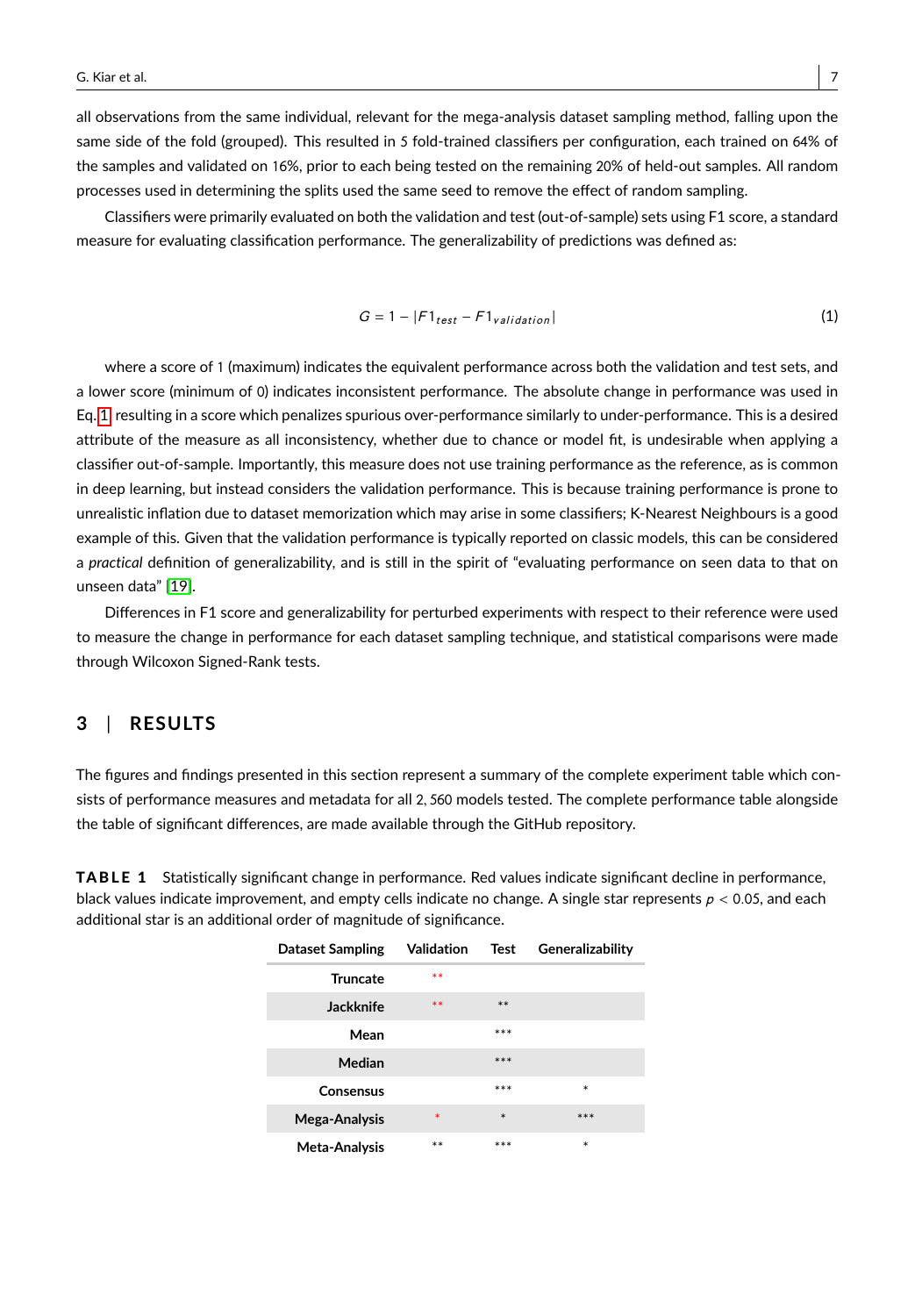# **3.1** | **Data Resampling Improves Classification**

The overall performance of each subsampling method is summarized in Table [1.](#page-6-1) The change in performance was measured in both cases as a change in F1 score on the validation set, the change in F1 score on the test set, and the change in overall generalizability, a measure which summarizes the similarity between validation and test performance for a given model (Eq. [1\)](#page-6-0).

<span id="page-7-0"></span>

FIGURE 2 Relative change in classifier performance with respect to classifier type and dataset sampling strategies as measured by change in F1 score on the validation set (top) or test set (middle), as well as the generalizability of performance (bottom). Each star annotation indicates an order of magnitude of statistically significant change, beginning at <sup>0</sup>.<sup>05</sup> for one star and decreasing from there, with those in black or red indicating an increase or decrease due to resampling, respectively.

Across all classifier types it was found that consensus, mega-, and meta-analytic approaches outperformed other dataset resampling methods. The dataset sampling methods led to improved testing performance and generalizability on average from <sup>0</sup>.<sup>773</sup> to <sup>0</sup>.<sup>812</sup> and from <sup>0</sup>.<sup>960</sup> to <sup>0</sup>.965, respectively. These results were similar to those found in the prediction of body mass index, which noted <sup>0</sup>.<sup>033</sup> and <sup>0</sup>.<sup>017</sup> improvements in F1 and generalizability on average, respectively. Further detail on the results associated with body mass index prediction can be found in Appendix 2. The noted improvement for both tasks is consistent with other dataset augmentation approaches mentioned in the following section, which typically report improvements from <sup>0</sup>.<sup>01</sup> <sup>−</sup> <sup>0</sup>.<sup>1</sup> [\[19\]](#page-14-2). In some cases, such as several configurations of AdaBoost classifiers, improvements of up to <sup>0</sup>.<sup>170</sup> in F1 and <sup>0</sup>.<sup>150</sup> in generalizability were simultaneously observed, with model generalizability peaking at <sup>0</sup>.994.

The only method which did not improve performance at all was the truncation resampling approach. This method was distinct from the others in that the variance observed across simulations was used to estimate and squash vari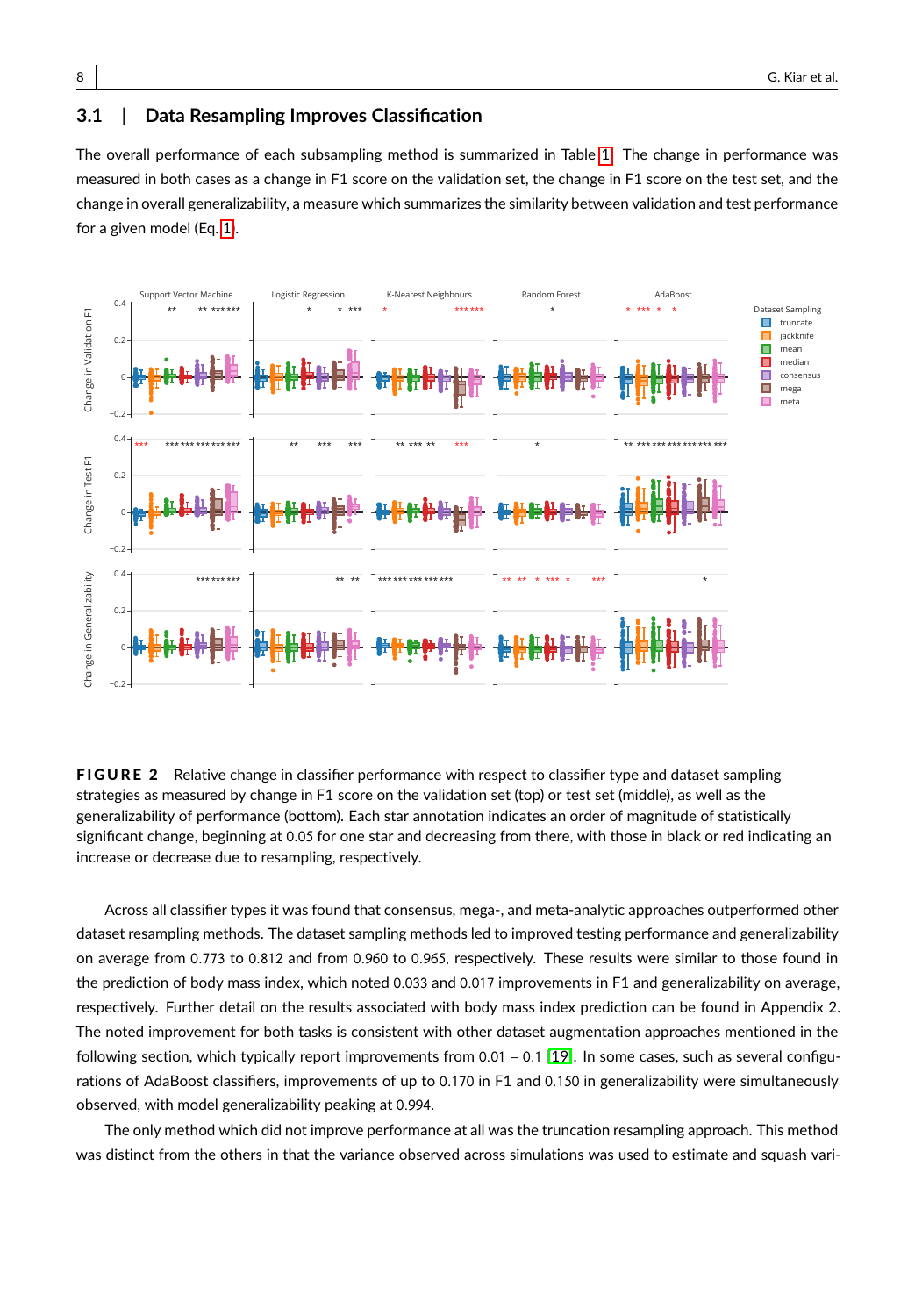ance in the reference network, whether other approaches captured the variance. The finding that truncation hurts performance importantly suggests that the variability across the observed networks contains biologically meaningful signal.

The change in performance for each model and dataset sampling technique is shown in Figure [2.](#page-7-0) The support vector machine and logistic regression models improve across each of the three measures for a variety of dataset sampling techniques, suggesting that the addition of the MCA-perturbed samples improves the training, testing, and overall generalizability of these classifiers.

Distinctly, k-nearest neighbours (KNN) and AdaBoost classifiers experienced minimal change in validation and often saw their performance decline. However, the improvement of these classifiers on the test set suggests that resampling reduced overfitting in these classifiers. In the case of KNN, this translates to improved generalizability, while in the case of AdaBoost generalizability was largely unchanged, suggesting that the model went from underperforming to overperforming after dataset resampling. The unique decline in performance when using the mega-analytic resampling technique on KNN classifier is suggestive of poor hyper-parameterization, as there is a strong relationship between the performance and the ratio of the number of samples in the dataset to the  $k$  parameter of the model. At present this parameter was scaled linearly with the number of MCA simulations used, however, it is both possible that an improved scaling function exists or that the model performance degrades with large sample sizes making it a poor model choice given this resampling technique.

The random forest classifiers uniquely did not see a significant change in validation or testing performance across the majority of resampling techniques. However, these classifiers did experience a significant decrease in the generalizability of their performance, meaning that there was a larger discrepancy between training and testing performance in many cases. This distinction from the other models is possibly due to the fact that random forest is a simple ensemble technique which takes advantage of training many independent classifiers and samples them to assign final class predictions, allowing this approach to form more generalizable predictions, and thus the addition of more data does not significantly improve performance further. While AdaBoost is also an ensemble method, the iterative training of models with increasing emphasis on difficult samples allows for the added variance in those samples to play an increasingly central role in the construction of class relationships, and thus more directly takes advantage of the added variability in samples.

While certain combinations of preprocessing, dimensionality reduction, and classifiers performed more harmoniously than others, there was no significant relationship between the performance of any single resampling method and preprocessing or dimensionality reduction technique. Overall, the above results show that dataset augmentation through MCA-perturbed pipeline outputs may be an effective way to improve the performance and generalizability of non-ensemble classifiers tasked with modelling brain-phenotype relationships, both within and out of sample, especially when variance is captured rather than removed.

# **3.2** | **Resampling Leads to Consistent Performance**

To better characterize the benefit of resampling, the relationship between the magnitude of improvement and the baseline performance of the classifier were further explored (Figure [3\)](#page-9-0). We found that the increase in the generalizability of a classifier was inversely related to the baseline generalizability (Figure [3;](#page-9-0) top). In other words, the less generalizable a classifier was originally, the more its generalizability improved (significant at  $p < 0.05$  for all dataset sampling strategies and classifier other than KNN). There were several situations in which the generalizability of models were noted to decrease, however, though this only occurred for models with high generalizability scores (all > 0.935). Importantly, the relative change in generalizability shifts scores towards a single "mode", suggesting a less biased es-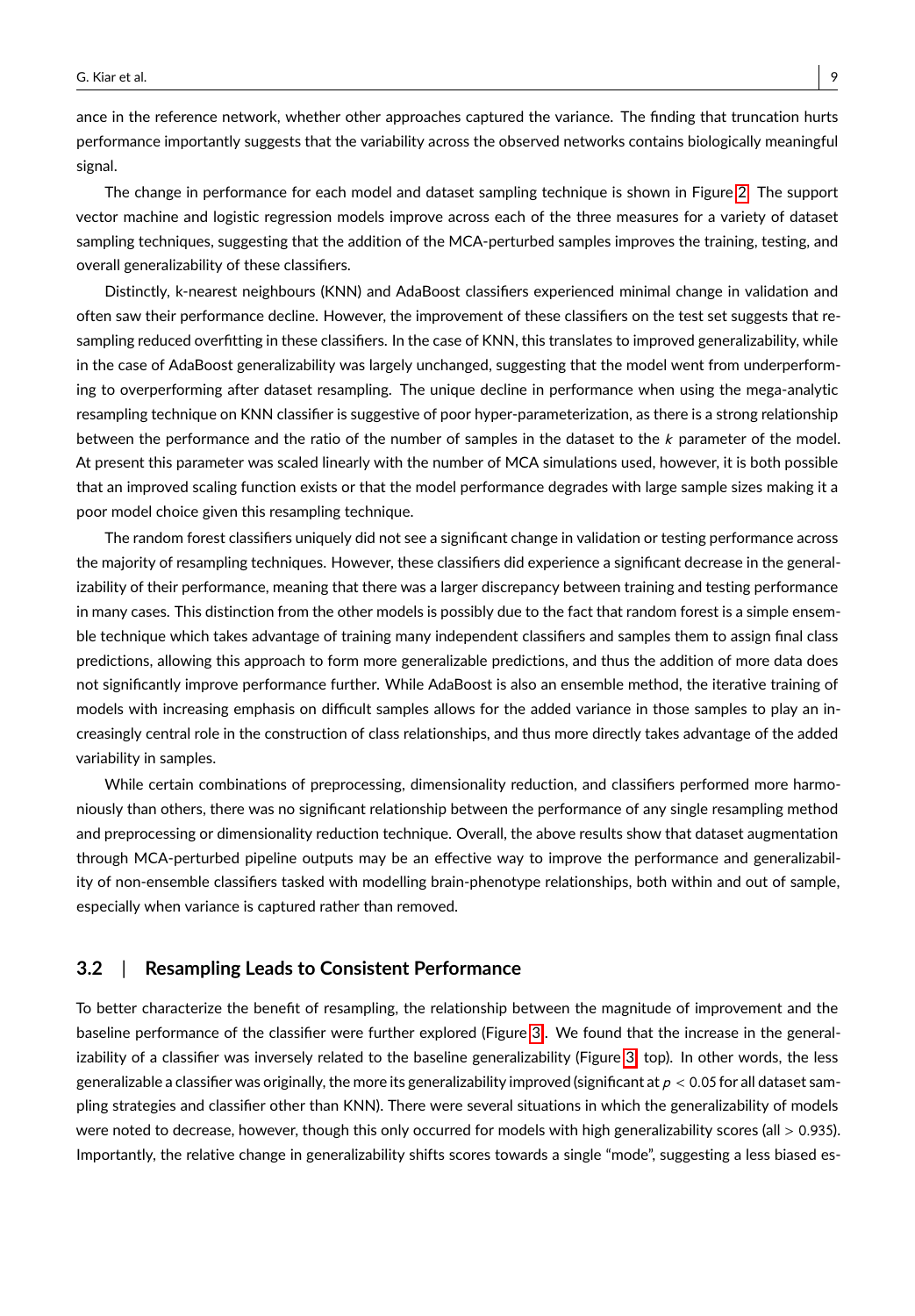<span id="page-9-0"></span>

FIGURE 3 Relationship between generalizability and resampling. Top: change in the generalizability of classifiers with respect to the reference generalizability. Each data point represents the mean change in generalizability for all models using the same preprocessing and dimensionality reduction techniques for a given classifier and dataset sampling strategy. Bottom: contour density distributions of generalizability and F1 scores across all models for both reference and resampled training.

timate of the true generalizability of performance on the task, and mitigating both under- and over-performance due to chance.

When exploring the relationship between F1 and generalizability (Figure [3;](#page-9-0) bottom), it becomes apparent that even for the majority of models which may not have improved performance along both axes, either their generalizability or F1 score is improved. While an ideal classifier would reside in the top-right of the shown plots, the dataset resampling techniques consistently shift the distributions in this direction and often improve classifiers along one or both of these axes. Importantly, the variance in performance across both measures is significantly decreased, suggesting that resampling leads to more reliable and reproducible classifiers.

# **3.3** | **Number of Simulations is Largely Unimpactful**

While we previously noted an increase in classifier performance due to perturbation-enabled dataset resampling, it was important to explore the relationship between the number of simulated samples and performance (Figure [4\)](#page-10-0). There was no relationship between the number of independent simulations and performance, as measured by either F1 or generalizability, for all dataset resampling techniques other than mega-analysis. In the case of the mega-analytic approach, however, there was a significant positive relationship between the number of samples used and the generalizability of performance, though there remained no increase in F1 score. The mega-analysis approach is the only approach which changes the number of samples being provided directly to the classifiers, thus mimics an increase in sample size for traditional experiments. While outlying samples may play a small role in many of the proposed forms of resampling, or non-existent in the median case, the mega analytic approach treats all simulations with equal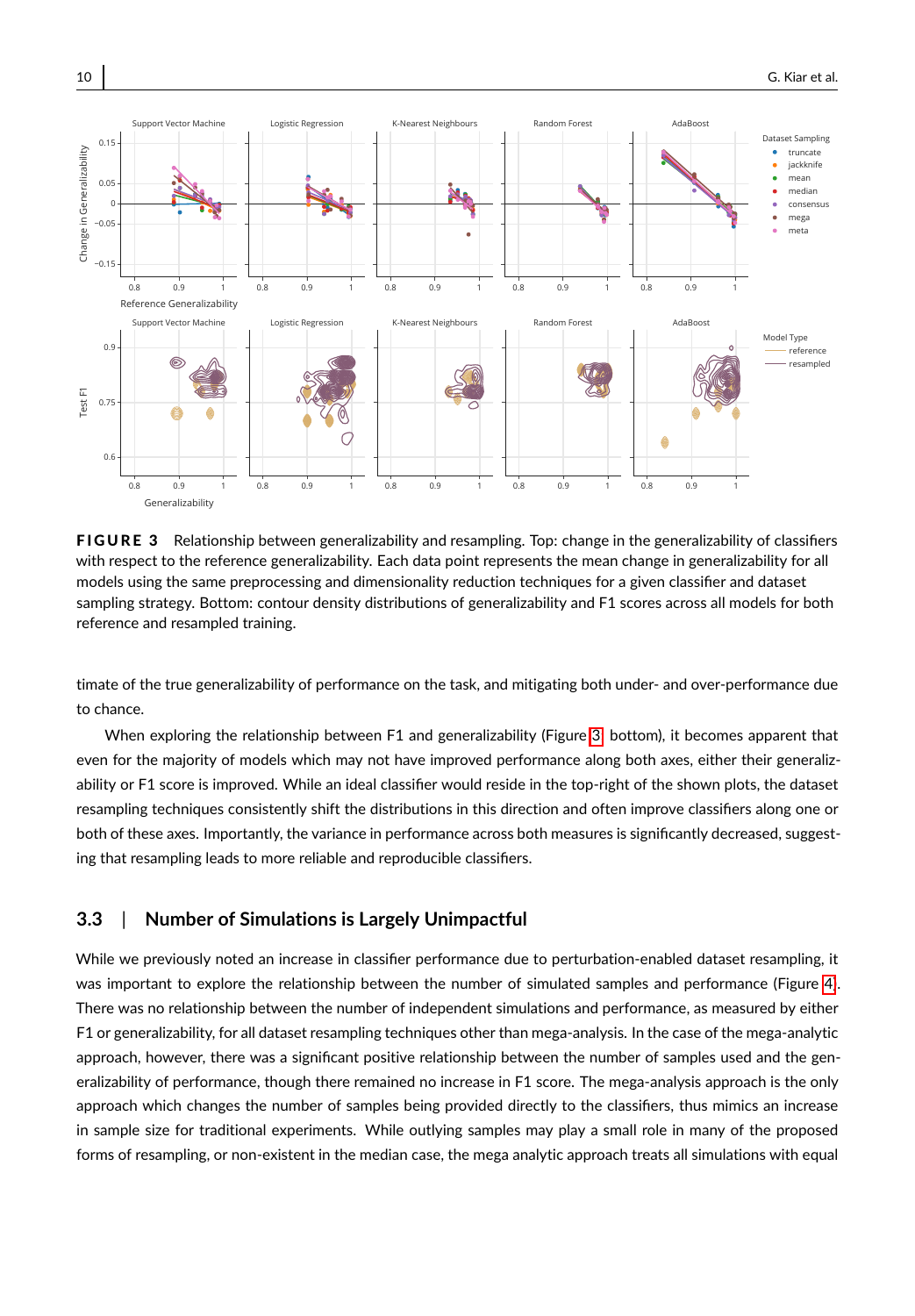<span id="page-10-0"></span>

FIGURE 4 The generalizability of classifiers using each dataset sampling technique with respect to the number of MCA simulations. Each number of simulations was sampled a single time, to avoid artificial skewing of the dataset due to the inclusion of "higher" or "lower" quality samples; a single drawing of each split mimics a true perturbation experiment context.

importance as unique samples in the dataset. In this case, the relationship we observe is consistent to what one might expect when increasing the number of samples.

# **4** | **DISCUSSION**

The numerical perturbation of analytic pipelines provides a unique, data-agnostic, and computationally unintrusive method for dataset augmentation. Using a technique such as MCA, samples can be simulated across an array of controlled executions and used to enrich datasets with a range of plausible results per sample. We demonstrate that this method of dataset augmentation can be used to improve the training, testing, and generalizability of classifiers.

Through the training and evaluation of <sup>2</sup>, <sup>560</sup> models combining varying strategies for preprocessing, dimensionality reduction, classifier, and resampling, we found consistent improvement across all measured axes. Interestingly, while there was a statistically significant improvement when using many dataset resampling techniques, there was no significant improvement in the performance, and in fact a reduction, using the truncation resampling method as is shown in Table [1.](#page-6-1) This result importantly demonstrates that the added variability in results obtained through MCA is valuable and signal-rich itself, and an important determination of performance is the inclusion of this variability. Recent work has demonstrated another impactful source of variability in machine learning benchmark performance, namely the initialization and parameterization of models [\[41\]](#page-15-5). Our studies reached a common conclusion, which is that model performance can be improved by considering a variety of individually-biased estimators. These results are both elegant realizations of the bias-variance trade-off [\[42\]](#page-15-6).

While the non-ensemble methods benefited most obviously from the dataset resampling strategies, where both F1 and generalizability were often improved, the results presented in Figure [3](#page-9-0) demonstrate that variability in performance across both of these axes was reduced across all classifier configurations. While a reduction in the variability of performance is desirable in itself, this figure also illustrates that the performance of resulting models converges around the more performant models in the case of all classifiers. The reduction in variability also results in models which differed less significantly when looking across classifier types.

Although performance was improved by the integration of MCA simulated samples, performance was not significantly related to the number of simulations used in any case other than the mega-analytic resampling strategy. The independence of performance and number of simulations is encouraging, as a key limitation for using Monte Carlo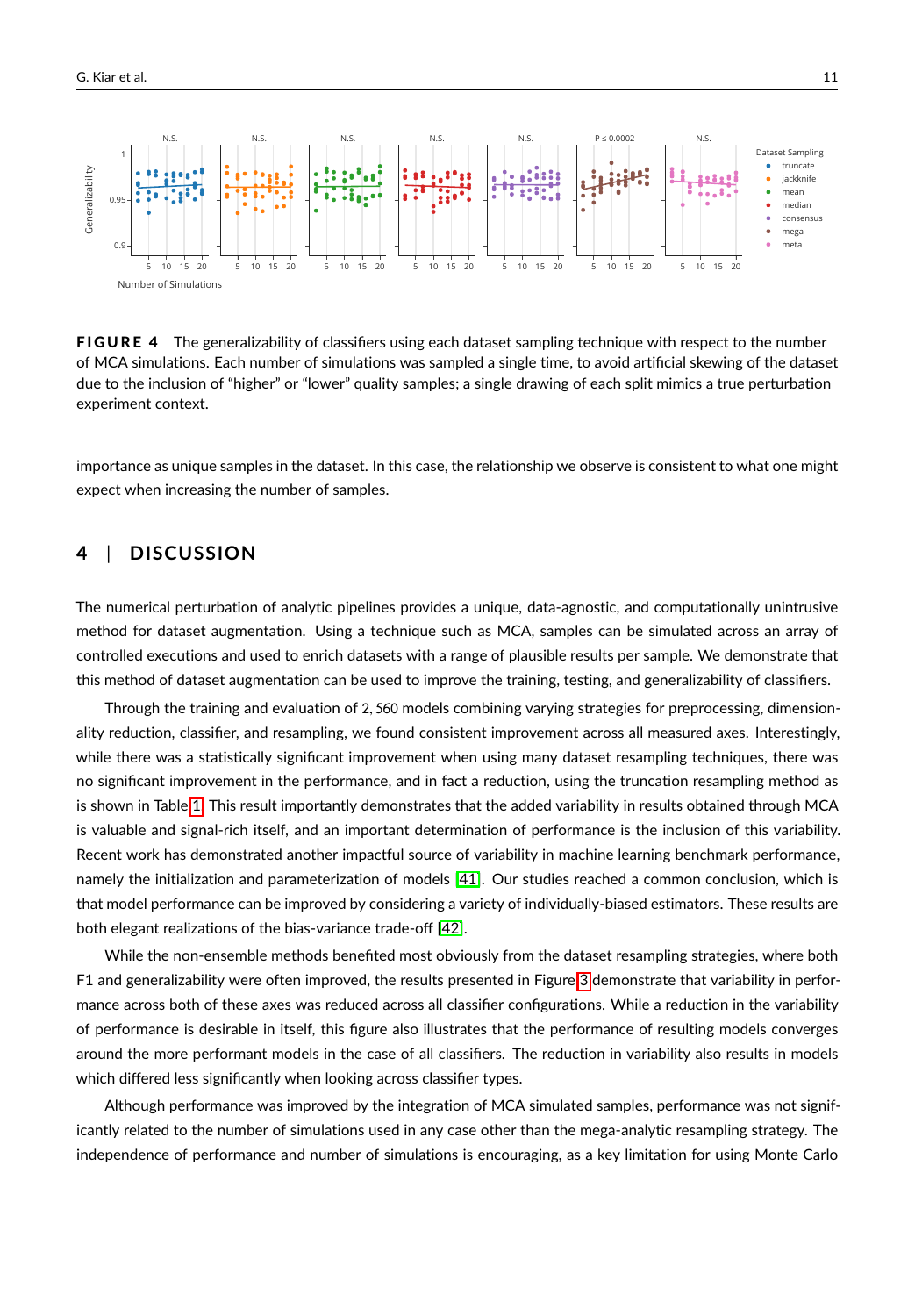methods is the often extreme computational overhead. The ability to use a small number of simulations and achieve equivalent performance through the majority of resampling techniques allows for significantly better performance without added data collection and only a theoretical doubling the sample processing time. The benefit of increasing the number of simulations in the mega-analytic case could be considered an analog to increasing the sample size of an experiment. While the range of simulations used here demonstrated a consistent improvement in generalizability, there will be a plateau in performance, either at a perfect score or, more likely, before this is reached. Further work is required for characterizing the relationship between the performance of mega-analytic resampling and the number of simulations, though it is likely that this relationship will be domain-specific and dependent on other experimental design variables such as the number of features per sample.

While our study shows that classifiers with poorer baseline performance benefit more from augmentation, an important limitation of this is the operating point to which that claim remains true. For example, it is unlikely that the trend observed here for a task with a mean reference performance of <sup>0</sup>.<sup>81</sup> would hold across models operating with reference performance near chance or near perfect. Characterizing the behaviour of this technique across a range of classification contexts and performances would shed light on whether this technique could be applied globally or if it is limited to making "good" models better.

It is a well understood problem that small sample sizes lead to uncertainty in modelling [\[43\]](#page-15-7). This is generally planned for in one of two ways: the collection of vast datasets, as is the case in the UK-BioBank which strives to collect samples from half a million individuals [\[15\]](#page-13-14), or the collection of repeated measurements from the selected samples, as is the case in the Consortium of Reliability and Reproducibility which orchestrates multiple centres and scanners, each collecting multiple acquisitions [\[16\]](#page-13-15). In either case, the additional data collection by these initiatives is both financially and temporally expensive and leads to unintended confounding effects associated with time of day [\[44\]](#page-15-8), weather [\[45\]](#page-15-9), or other off-target variables that may be poorly described in the resulting dataset [\[46\]](#page-15-10).

While the results presented here provide strong evidence in favour of dataset augmentation through numerical perturbations, the improvement from these methods has not been directly compared to additional data acquisitions in this experiment due to the limited sample size of the available perturbed dataset [\[25\]](#page-14-8). Previous studies exploring the effect of sample size on neuroimaging classification tasks have shown that variability in performance decreases with sample size [\[47\]](#page-15-11), where a doubling of sample size from 100 to 200 approximately corresponded to halving the uncertainty in performance [\[43\]](#page-15-7). However, this decrease in variability is often accompanied by a decrease in out of sample performance in practice [\[48\]](#page-15-12). A meta-analysis across 69 studies showed that increasing sample size was negatively related to out-of-sample performance [\[49\]](#page-15-13), where accuracy was noted to decline by approximately 5% in a similar doubling from 100 to 200 samples, suggesting that a major contribution of increasing sample size in neuroimaging is a reduction in overfitting which must occur prior to a possible boost in performance. Our finding that MCA-based dataset augmentation reduced overfitting and improved upon baseline performance is encouraging, and suggests that models trained using such perturbed datasets may benefit more from increased data collection.

A common issue in many machine learning contexts is the unbalanced nature of datasets. When using a nearestneighbour classifier, for instance, a dramatic difference in the membership of each group could have significant impact on model hyper-parameters and performance. In contexts where balanced sampling is not possible, such as when considering a rare clinical population, perturbation-augmented datasets could be applied for realistic upsampling of data. In this case, a mega-analytic aggregation strategy could be used in which more simulations would be performed for members of the under-represented class, similar to the balancing of weights applicable to some models. This application is particularly important, as upsampling is often challenging in biological contexts where realistic simulation models are sparse.

The presented dataset augmentation technique was not compared directly to other strategies due to a lack of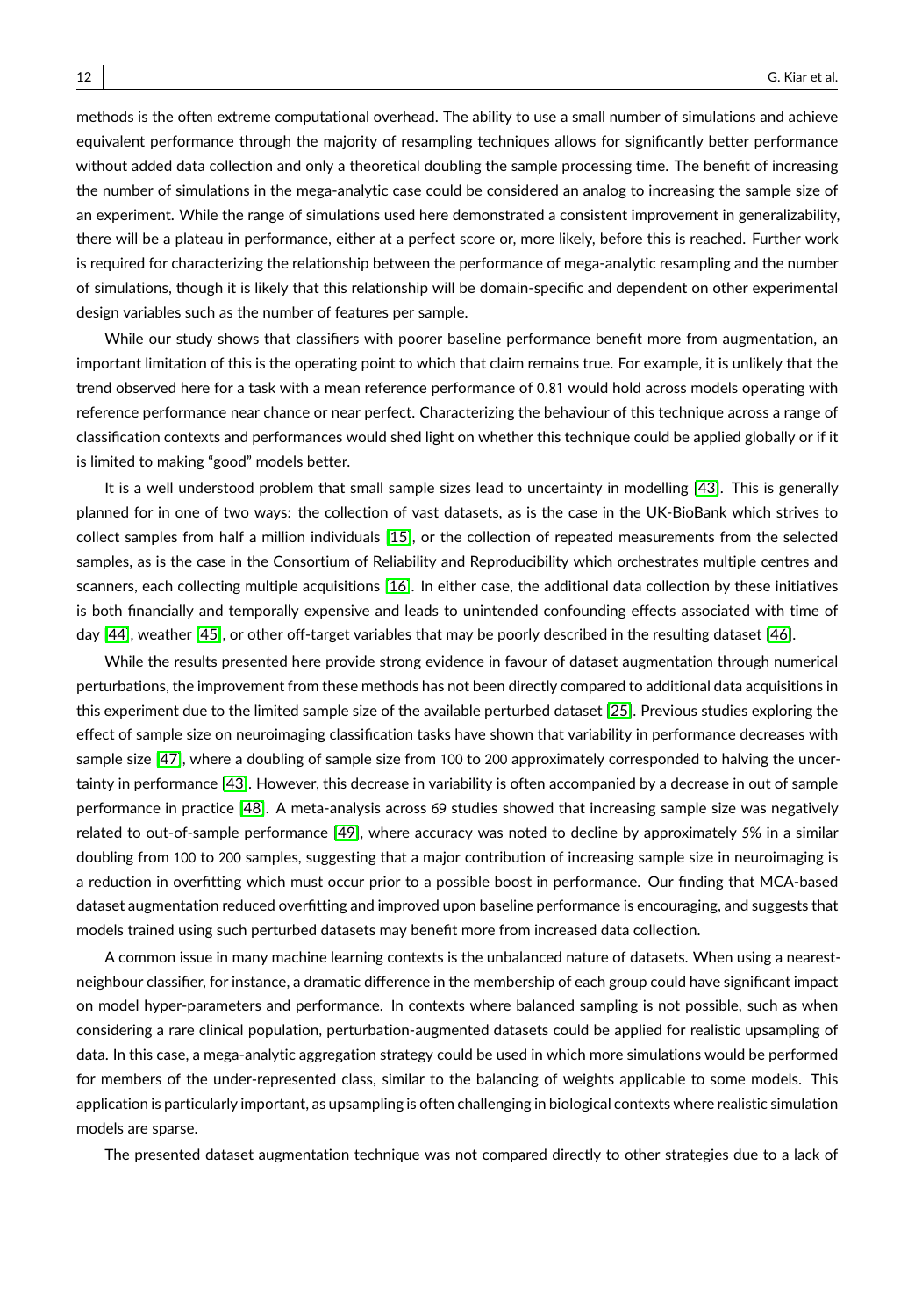readily available alternatives. Through a literature search, shown in Appendix [15,](#page-12-0) it was found that only a single paper was published which performed dataset augmentation on structural connectomics data, specifically for the classification of multiple sclerosis patients on binarized connectivity graphs [\[21\]](#page-14-4). This work adapted a generative adversarial network (GAN) architecture, a structure that is commonly used in other domains of data augmentation. Published applications using GANs or other deep learning approaches for image data augmentation have reported increases in classification accuracy from <sup>0</sup>.<sup>01</sup> <sup>−</sup> <sup>0</sup>.<sup>1</sup> [\[19\]](#page-14-2). Given the average improvement in performance of <sup>0</sup>.<sup>04</sup> presented here, MCA-based augmentation can be considered consistent with the other types of data augmentation when used for classification. The data-agnostic and training-free nature of the MCA approach also enables this technique to be combined with other forms of dataset enhancement, such as directly in GANS or through the addition of realistic noise, when available. MCA has not been tested for other common applications of data augmentation, such as object detection or segmentation.

# <span id="page-12-0"></span>**5** | **CONCLUSION**

This work demonstrates the benefit of augmenting datasets through numerical perturbations. We present an approach which leverages the numerical instability inherent to pipelines for creating more accurate and generalizable classifiers. While the approach and results demonstrated here were specifically relevant in the context of brain imaging, the dataagnostic method for inducing perturbations and off-the-shelf machine learning techniques used suggest that this approach may be widely applicable across domains. This work uniquely shows that numerical uncertainty is an asset which can be harnessed to increase the signal captured from datasets and lead to more robust learned relationships.

# **data & code availability**

The perturbed connectomes were publicly available in a data resource previously produced and made available by the authors [\[25\]](#page-14-8). They can be found persistently at [https://doi.org/](https://doi.org/10.5281/zenodo.4041549)10.5281/zenodo.4041549, and are made available through The Canadian Open Neuroscience Platform (<https://portal.conp.ca/search>, search term "Kiar"). All software developed for processing or evaluation is publicly available on GitHub at [https://github.com/gkpapers/](https://github.com/gkpapers/2021AggregateMCA) 2021[AggregateMCA](https://github.com/gkpapers/2021AggregateMCA). Experiments were launched on Compute Canada's HPC cluster environment.

# **author contributions**

GK was responsible for the experimental design, data processing, analysis, interpretation, and the majority of writing. All authors contributed to the revision of the manuscript. TG and ACE contributed to experimental design, analysis, interpretation. The authors declare no competing interests for this work. Correspondence and requests for materials should be addressed to Gregory Kiar at <gregory.kiar@childmind.org>.

# **acknowledgements**

This research was financially supported by the Natural Sciences and Engineering Research Council of Canada (NSERC) (award no. CGSD3-519497-2018). This work was also supported in part by funding provided by Brain Canada, in partnership with Health Canada, for the Canadian Open Neuroscience Platform initiative.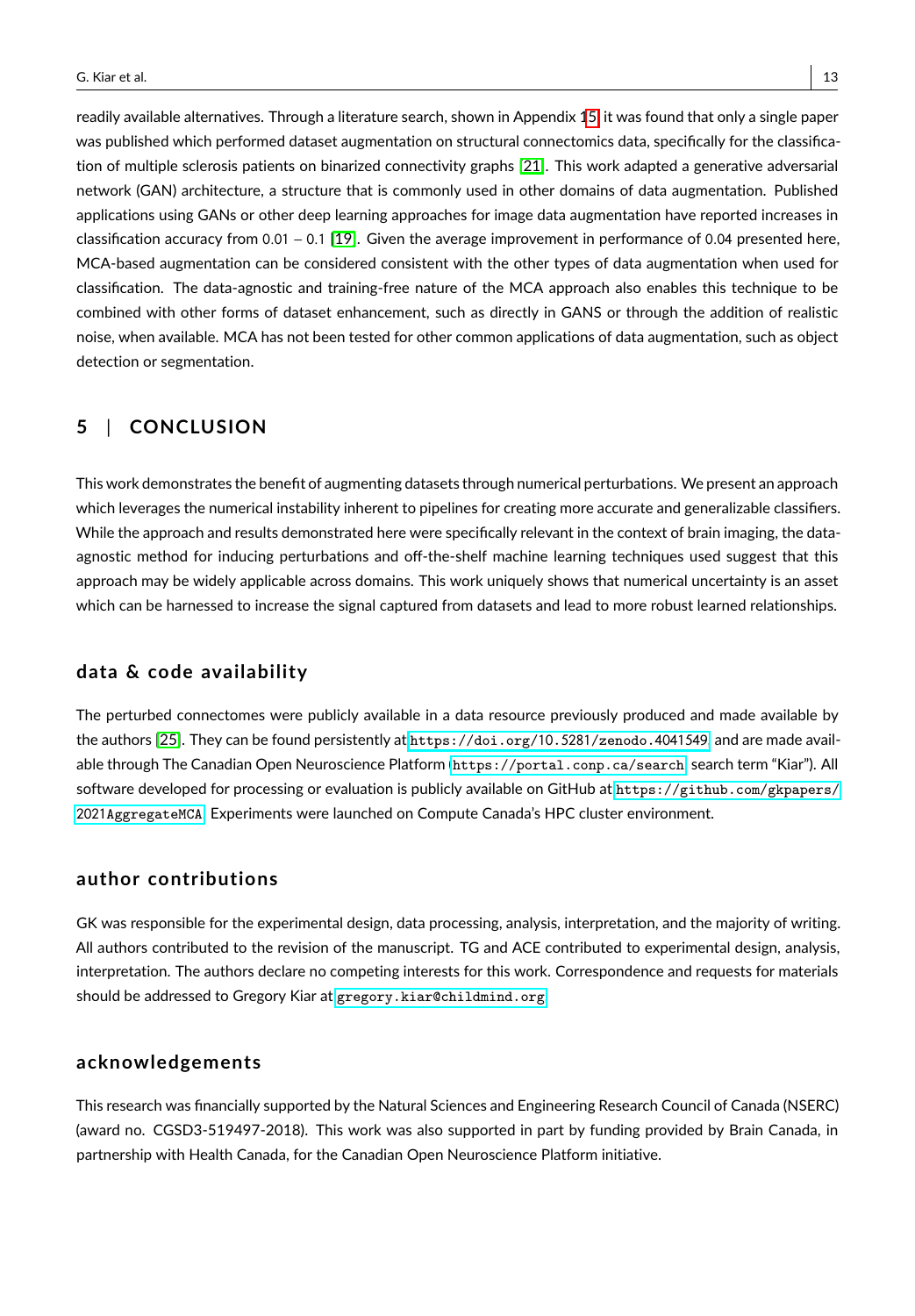# **conflict of interest**

The authors declare no competing interests in the planning, execution, curation, presentation, or publication of this work.

# **references**

- <span id="page-13-0"></span>[1] Woo CW, Chang LJ, Lindquist MA, Wager TD. Building better biomarkers: brain models in translational neuroimaging. Nature neuroscience 2017;20(3):365.
- <span id="page-13-1"></span>[2] Crossley NA, Mechelli A, Scott J, Carletti F, Fox PT, McGuire P, et al. The hubs of the human connectome are generally implicated in the anatomy of brain disorders. Brain 2014 Aug;137(Pt 8):2382–2395.
- <span id="page-13-2"></span>[3] Payabvash S, Palacios EM, Owen JP, Wang MB, Tavassoli T, Gerdes M, et al. White Matter Connectome Edge Density in Children with Autism Spectrum Disorders: Potential Imaging Biomarkers Using Machine-Learning Models. Brain Connect 2019 Mar;9(2):209–220.
- <span id="page-13-3"></span>[4] Tolan E, Isik Z. Graph Theory Based Classification of Brain Connectivity Network for Autism Spectrum Disorder. In: Bioinformatics and Biomedical Engineering Springer International Publishing; 2018. p. 520–530.
- <span id="page-13-4"></span>[5] Zhang M, Desrosiers C, Guo Y, Khundrakpam B, Al-Sharif N, Kiar G, et al. Brain status modeling with non-negative projective dictionary learning. Neuroimage 2019 Oct;p. 116226.
- <span id="page-13-5"></span>[6] Zhu X, Du X, Kerich M, Lohoff FW, Momenan R. Random forest based classification of alcohol dependence patients and healthy controls using resting state MRI. Neurosci Lett 2018 May;676:27–33.
- <span id="page-13-6"></span>[7] Park BY, Seo J, Yi J, Park H. Structural and Functional Brain Connectivity of People with Obesity and Prediction of Body Mass Index Using Connectivity. PLoS One 2015 Nov;10(11):e0141376.
- <span id="page-13-7"></span>[8] Wade BS, Joshi SH, Gutman BA, Thompson PM. Machine learning on high dimensional shape data from subcortical brain surfaces: A comparison of feature selection and classification methods. Pattern Recognition 2017;63:731–739.
- <span id="page-13-8"></span>[9] Weis S, Patil KR, Hoffstaedter F, Nostro A, Yeo BT, Eickhoff SB. Sex classification by resting state brain connectivity. Cerebral cortex 2020;30(2):824–835.
- <span id="page-13-9"></span>[10] Munsell BC, Wee CY, Keller SS, Weber B, Elger C, da Silva LAT, et al. Evaluation of machine learning algorithms for treatment outcome prediction in patients with epilepsy based on structural connectome data. Neuroimage 2015;118:219– 230.
- <span id="page-13-10"></span>[11] Botvinik-Nezer R, Holzmeister F, Camerer CF, Dreber A, Huber J, Johannesson M, et al. Variability in the analysis of a single neuroimaging dataset by many teams. Nature 2020;p. 1–7.
- <span id="page-13-11"></span>[12] Bowring A, Maumet C, Nichols TE. Exploring the impact of analysis software on task fMRI results. Human brain mapping 2019;40(11):3362–3384.
- <span id="page-13-12"></span>[13] Salari A, Kiar G, Lewis L, Evans AC, Glatard T. File-based localization of numerical perturbations in data analysis pipelines. GigaScience 2020 12;9(12). Giaa106.
- <span id="page-13-13"></span>[14] Kiar G, Chatelain Y, de Oliveira Castro P, Petit E, others. Numerical Instabilities in Analytical Pipelines Lead to Large and Meaningful Variability in Brain Networks. bioRxiv 2020;.
- <span id="page-13-14"></span>[15] Sudlow C, Gallacher J, Allen N, Beral V, Burton P, Danesh J, et al. UK biobank: an open access resource for identifying the causes of a wide range of complex diseases of middle and old age. Plos med 2015;12(3):e1001779.
- <span id="page-13-15"></span>[16] Zuo XN, Anderson JS, Bellec P, Birn RM, Biswal BB, Blautzik J, et al. An open science resource for establishing reliability and reproducibility in functional connectomics. Scientific data 2014;1(1):1–13.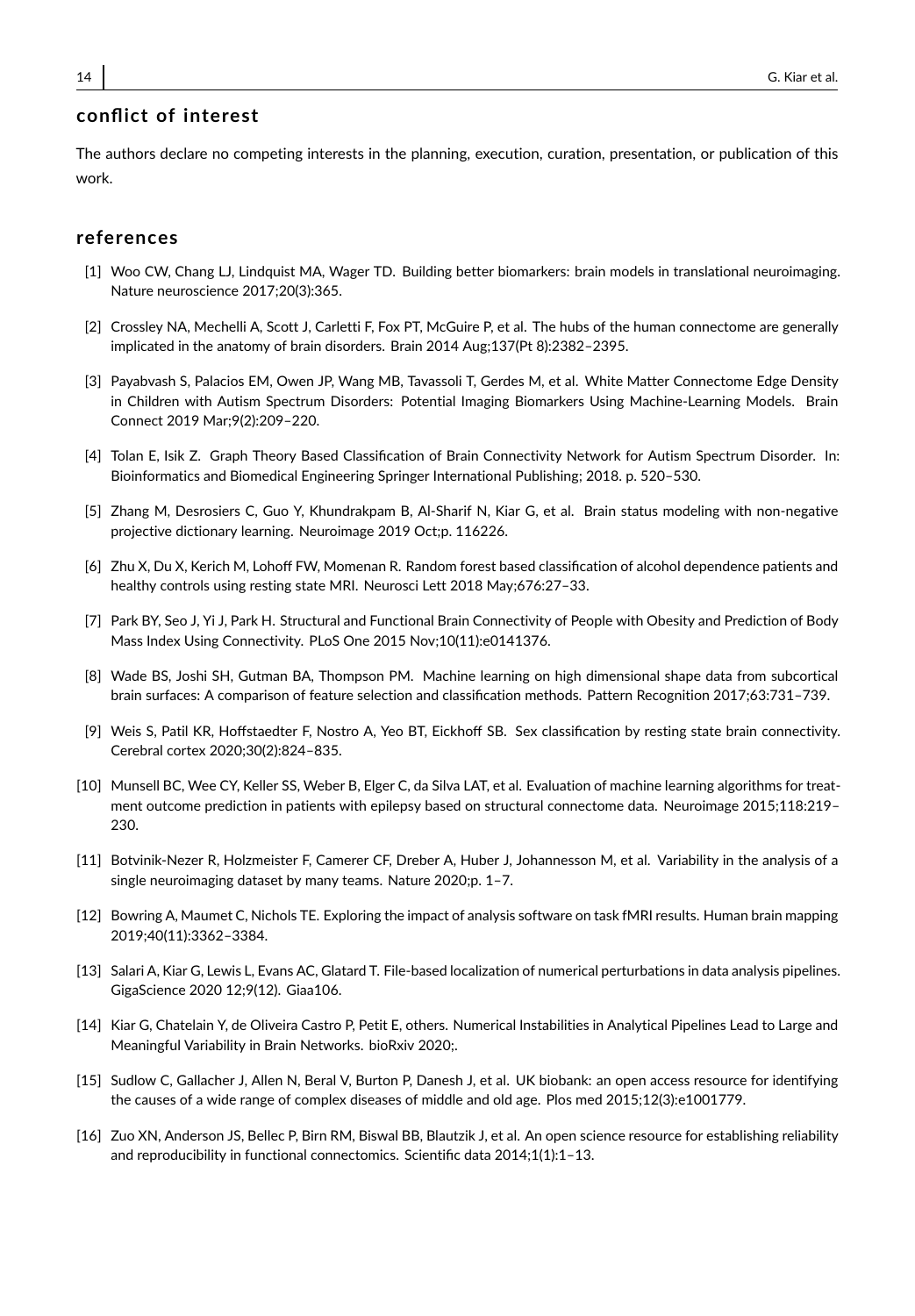- <span id="page-14-0"></span>[17] Nalepa J, Marcinkiewicz M, Kawulok M. Data augmentation for brain-tumor segmentation: a review. Frontiers in computational neuroscience 2019;13:83.
- <span id="page-14-1"></span>[18] Graham MS, Drobnjak I, Zhang H. Realistic simulation of artefacts in diffusion MRI for validating post-processing correction techniques. NeuroImage 2016;125:1079–1094.
- <span id="page-14-2"></span>[19] Shorten C, Khoshgoftaar TM. A survey on image data augmentation for deep learning. Journal of Big Data 2019;6(1):1– 48.
- <span id="page-14-3"></span>[20] Yi X, Walia E, Babyn P. Generative adversarial network in medical imaging: A review. Medical image analysis 2019;58:101552.
- <span id="page-14-4"></span>[21] Barile B, Marzullo A, Stamile C, Durand-Dubief F, Sappey-Marinier D. Data augmentation using generative adversarial neural networks on brain structural connectivity in multiple sclerosis. Computer Methods and Programs in Biomedicine 2021;206:106113.
- <span id="page-14-5"></span>[22] Parker DS. Monte Carlo Arithmetic: exploiting randomness in floating-point arithmetic. University of California (Los Angeles). Computer Science Department; 1997.
- <span id="page-14-6"></span>[23] Denis C, de Oliveira Castro P, Petit E. Verificarlo: Checking Floating Point Accuracy through Monte Carlo Arithmetic. 2016 IEEE 23nd Symposium on Computer Arithmetic (ARITH) 2016;.
- <span id="page-14-7"></span>[24] Kiar G, de Oliveira Castro P, Rioux P, Petit E, Brown ST, Evans AC, et al. Comparing perturbation models for evaluating stability of neuroimaging pipelines. The International Journal of High Performance Computing Applications 2020;.
- <span id="page-14-8"></span>[25] Kiar G, Numerically Perturbed Structural Connectomes from 100 individuals in the NKI Rockland Dataset; 2020.
- <span id="page-14-9"></span>[26] Garyfallidis E, Brett M, Amirbekian B, Rokem A, van der Walt S, Descoteaux M, et al. Dipy, a library for the analysis of diffusion MRI data. Front Neuroinform 2014 Feb;8:8.
- <span id="page-14-10"></span>[27] Klein A, Tourville J. 101 labeled brain images and a consistent human cortical labeling protocol. Front Neurosci 2012 Dec;6:171.
- <span id="page-14-11"></span>[28] Szucs D, Ioannidis JP. Sample size evolution in neuroimaging research: An evaluation of highly-cited studies (1990–2012) and of latest practices (2017–2018) in high-impact journals. NeuroImage 2020;221:117164. [https:](https://www.sciencedirect.com/science/article/pii/S1053811920306509) [//www.sciencedirect.com/science/article/pii/S](https://www.sciencedirect.com/science/article/pii/S1053811920306509)1053811920306509.
- <span id="page-14-12"></span>[29] Dimitriadis SI, Drakesmith M, Bells S, Parker GD, Linden DE, Jones DK, Improving the Reliability of Network Metrics in Structural Brain Networks by Integrating Different Network Weighting Strategies into a Single Graph; 2017.
- <span id="page-14-13"></span>[30] Buchanan CR, Pernet CR, Gorgolewski KJ, Storkey AJ, Bastin ME. Test–retest reliability of structural brain networks from diffusion MRI. Neuroimage 2014 Feb;86:231–243.
- <span id="page-14-14"></span>[31] Meier TB, Desphande AS, Vergun S, Nair VA, Song J, Biswal BB, et al. Support vector machine classification and characterization of age-related reorganization of functional brain networks. Neuroimage 2012 Mar;60(1):601-613.
- <span id="page-14-15"></span>[32] Wu K, Taki Y, Sato K, Kinomura S, Goto R, Okada K, et al. Age-related changes in topological organization of structural brain networks in healthy individuals. Hum Brain Mapp 2012 Mar;33(3):552–568.
- <span id="page-14-16"></span>[33] Bookheimer SY, Salat DH, Terpstra M, Ances BM, Barch DM, Buckner RL, et al. The Lifespan Human Connectome Project in Aging: An overview. Neuroimage 2019 Jan;185:335–348.
- <span id="page-14-17"></span>[34] Zhao T, Cao M, Niu H, Zuo XN, Evans A, He Y, et al. Age-related changes in the topological organization of the white matter structural connectome across the human lifespan. Hum Brain Mapp 2015;36(10):3777–3792.
- <span id="page-14-18"></span>[35] Ward JH. Hierarchical Grouping to Optimize an Objective Function. Journal of the American Statistical Association 1963;58(301):236–244.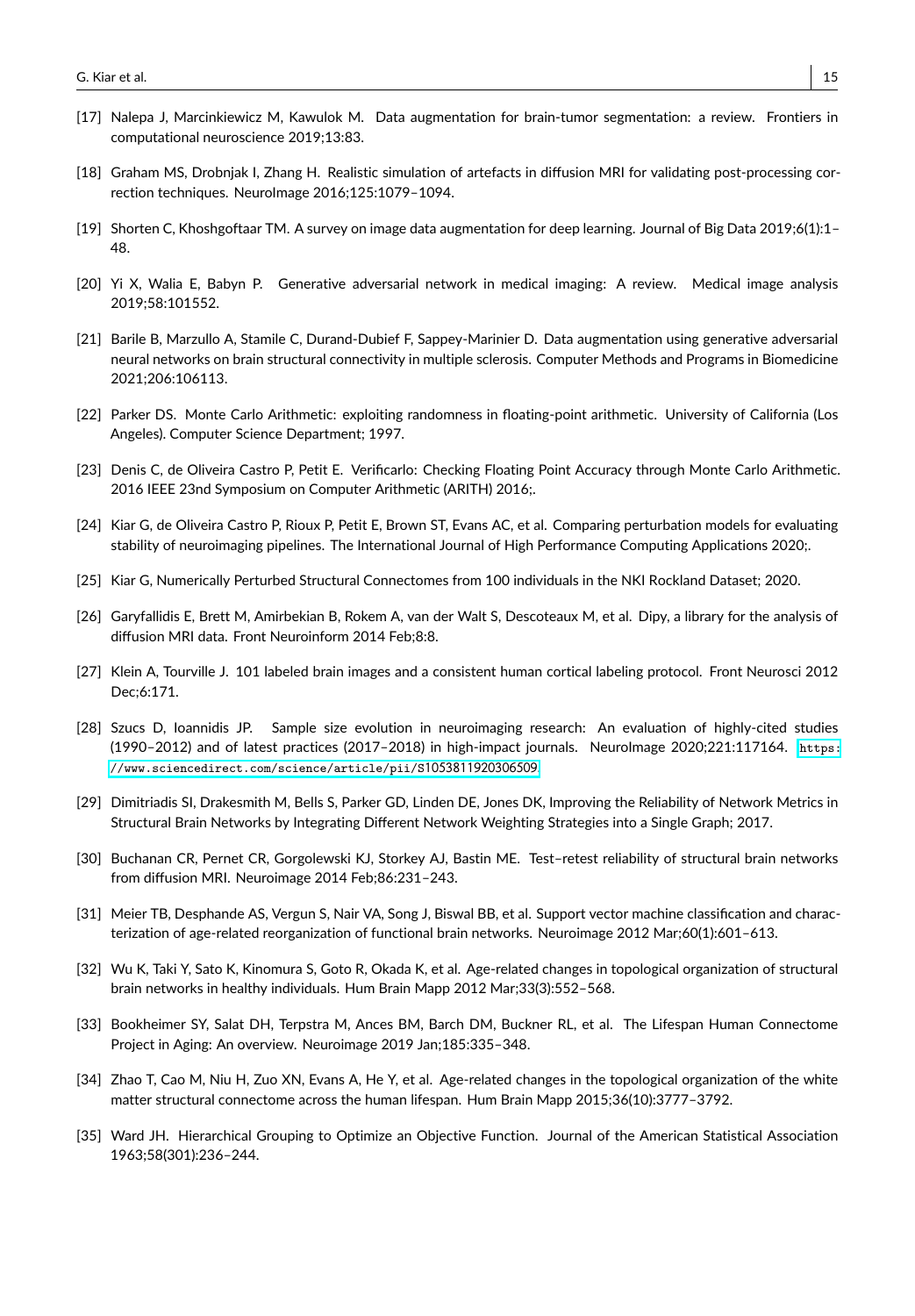- <span id="page-15-0"></span>[36] Pedregosa F, Varoquaux G, Gramfort A, Michel V, Thirion B, Grisel O, et al. Scikit-learn: Machine learning in Python. the Journal of machine Learning research 2011;12:2825–2830.
- <span id="page-15-1"></span>[37] Freund Y, Schapire RE. A Decision-Theoretic Generalization of On-Line Learning and an Application to Boosting. J Comput System Sci 1997 Aug;55(1):119–139.
- <span id="page-15-2"></span>[38] Tunç B, Solmaz B, Parker D, Satterthwaite TD, Elliott MA, Calkins ME, et al. Establishing a link between sex-related differences in the structural connectome and behaviour. Philos Trans R Soc Lond B Biol Sci 2016 Feb;371(1688):20150111.
- <span id="page-15-3"></span>[39] Nayak DR, Dash R, Majhi B. Brain MR image classification using two-dimensional discrete wavelet transform and AdaBoost with Random Forests. Neurocomputing 2016 Feb;177:188–197.
- <span id="page-15-4"></span>[40] Betzel RF, Griffa A, Hagmann P, Misic B. Distance-dependent consistency thresholds for generating grouprepresentative structural brain networks. bioRxiv 2018;.
- <span id="page-15-5"></span>[41] Bouthillier X, Delaunay P, Bronzi M, Trofimov A, Nichyporuk B, Szeto J, et al. Accounting for variance in machine learning benchmarks. Proceedings of Machine Learning and Systems 2021;3.
- <span id="page-15-6"></span>[42] Geman S, Bienenstock E, Doursat R. Neural networks and the bias/variance dilemma. Neural computation 1992;4(1):1– 58.
- <span id="page-15-7"></span>[43] Varoquaux G. Cross-validation failure: small sample sizes lead to large error bars. Neuroimage 2018;180:68–77.
- <span id="page-15-8"></span>[44] Vandewalle G, Archer SN, Wuillaume C, Balteau E, Degueldre C, Luxen A, et al. Functional magnetic resonance imagingassessed brain responses during an executive task depend on interaction of sleep homeostasis, circadian phase, and PER3 genotype. Journal of Neuroscience 2009;29(25):7948–7956.
- <span id="page-15-9"></span>[45] Di X, Wolfer M, Kühn S, Zhang Z, Biswal BB. Estimations of the weather effects on brain functions using functional MRI–a cautionary tale. bioRxiv 2019;p. 646695.
- <span id="page-15-10"></span>[46] Chaddock L, Erickson KI, Prakash RS, Kim JS, Voss MW, VanPatter M, et al. A neuroimaging investigation of the association between aerobic fitness, hippocampal volume, and memory performance in preadolescent children. Brain research 2010;1358:172–183.
- <span id="page-15-11"></span>[47] Chu C, Hsu AL, Chou KH, Bandettini P, Lin C, Initiative ADN, et al. Does feature selection improve classification accuracy? Impact of sample size and feature selection on classification using anatomical magnetic resonance images. Neuroimage 2012;60(1):59–70.
- <span id="page-15-12"></span>[48] Schnack HG, Kahn RS. Detecting neuroimaging biomarkers for psychiatric disorders: sample size matters. Frontiers in psychiatry 2016;7:50.
- <span id="page-15-13"></span>[49] Pulini AA, Kerr WT, Loo SK, Lenartowicz A. Classification accuracy of neuroimaging biomarkers in attentiondeficit/hyperactivity disorder: Effects of sample size and circular analysis. Biological Psychiatry: Cognitive Neuroscience and Neuroimaging 2019;4(2):108–120.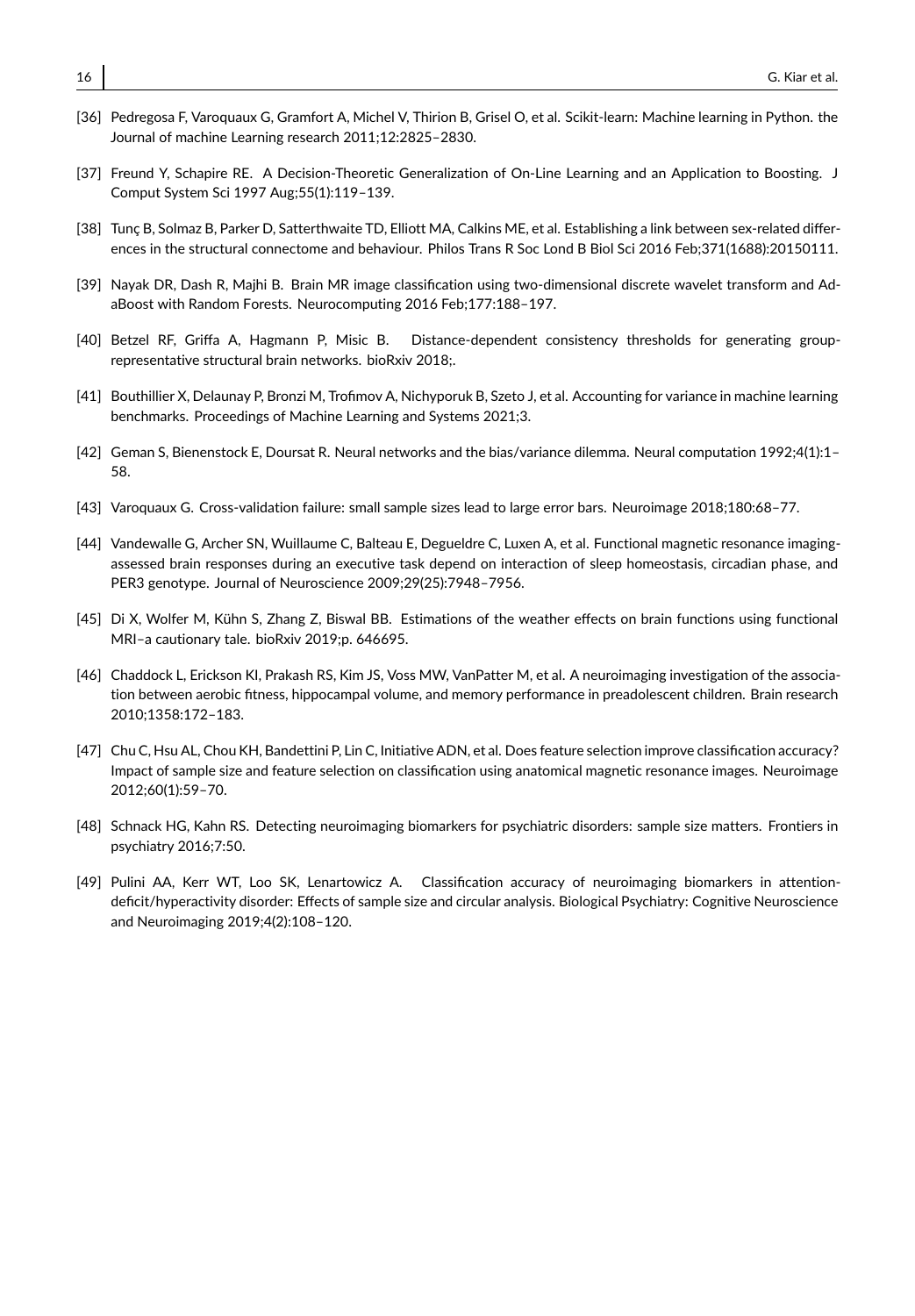# **Appendix 1: Dataset Augmentation in Diffusion MRI Connectomics**

To demonstrate the sparsity of existing applications and techniques which have been developed for dataset augmentation in network neuroscience, a PubMed query (Figure [5\)](#page-16-0) was run and the results were explored. The query was performed on May 28th, 2021, and the results are discussed below with the complete results file published in this project's GitHub repository. The results of this query indicated:

- 13 total papers which were flagged as relevant.
- **5** of which were related to dataset augmentation, with the other 8 having been incorrectly flagged as relevant and were either focused on clinical practice, non-human data, or analyzed relationships between structural and functional networks.
- **4** of which were related to some modality of MRI, the other 1 focusing on high resolution CT imaging.
- **1** of which was focused on improving classification performance through dataset augmentation, with the remaining 3 either centered on applications in transfer learning across datasets of different quality, leveraging T1w MRI data for age prediction, or improving segmentation of MR perfusion images of stroke patients.

The sole paper [\[21\]](#page-14-4) which closely mirrored the focal application and demonstrates how a novel generative adversarial network was used to improve the classification of multiple sclerosis patients from healthy controls. This paper demonstrated an improvement in F1 score from <sup>0</sup>.<sup>66</sup> to <sup>0</sup>.81. This technique used binary structural connectivity networks for disease prediction using a dataset containing 48 patients.

<span id="page-16-0"></span>((diffusion MRI) OR (diffusion weighted imaging) OR (dwi) OR (dMRI) OR (d-MRI) OR (diffusion Imaging)) AND (brain) AND ((network) OR (connectome) OR (structural connectome)) AND ((data augmentation) OR (dataset augmentation))

FIGURE 5 Demonstrative PubMed query to identify papers which apply dataset augmentation in network neuroscience.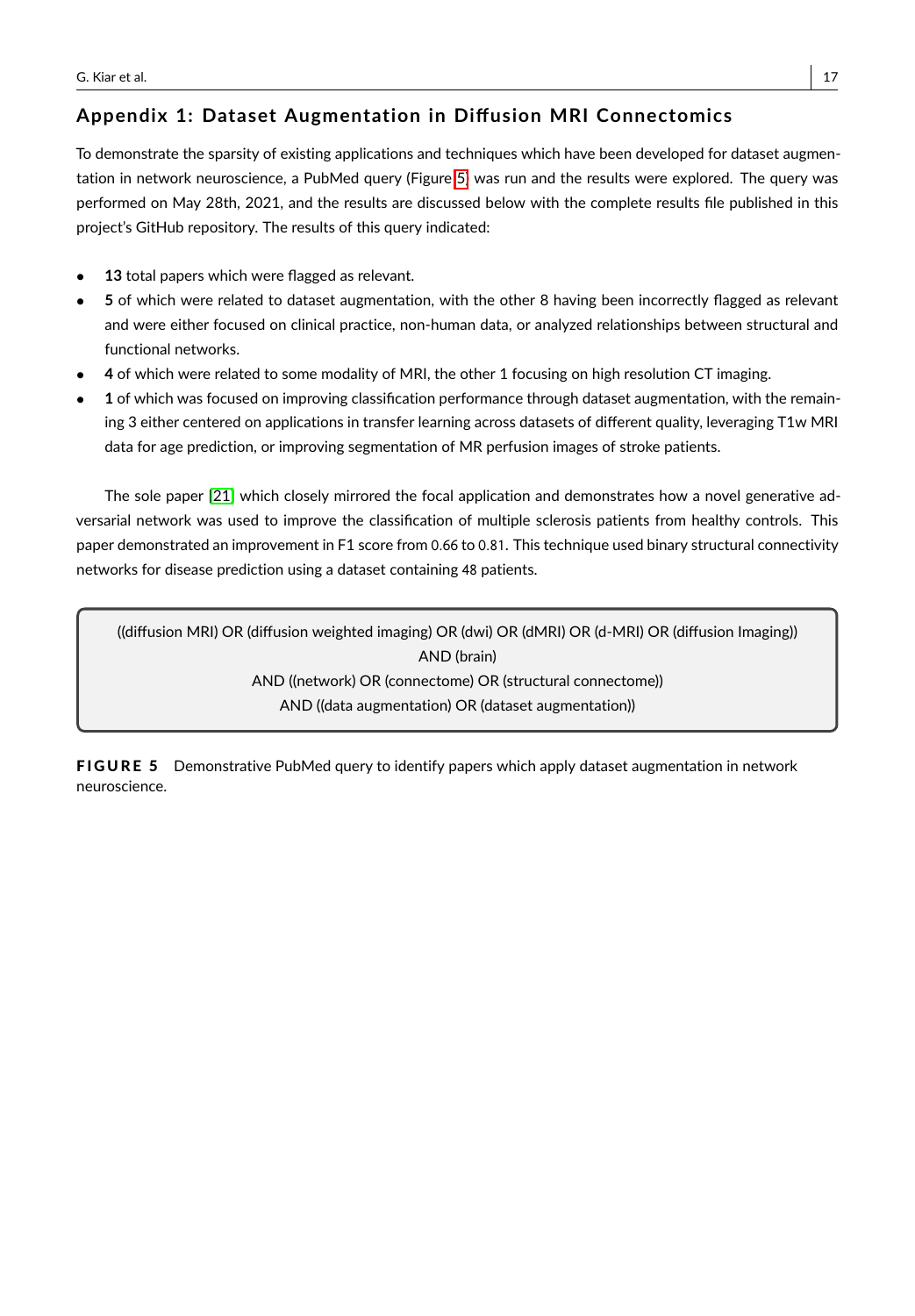# **Appendix 2: Augmentation Improvement in a BMI Classification Task**

To validate that the observed benefit of using Monte Carlo Arithmetic-derived networks wasn't only found in the specific age classification task tested, we reproduced a body mass index (BMI) classification task [\[7\]](#page-13-6). The experimental configuration shown here was identical to the above, with the class labels assigned via a threshold of  $BMI > 25$ , which is consistent with examples from the literature [\[7\]](#page-13-6).

One key distinction from the age classification task was that the majority of models in the BMI classification task did not perform statistically better than chance using the reference networks. While 36/40 combinations of network preprocessing, dimensionality reduction, and classifier type produced a model which was meaningfully better than chance for the age classification task without dataset augmentation, only 10/40 reference models were significant for the BMI task. The performance for all models was still included in the following analysis in the interest of consistency.

<span id="page-17-0"></span>TABLE 2 Statistically significant change in performance for body mass index classification. Red values indicate significant decline in performance, black values indicate improvement, and empty cells indicate no change. A single star represents  $p < 0.05$ , and each additional star is an additional order of magnitude of significance.

| <b>Dataset Sampling</b> | Validation | Test   | Generalizability |
|-------------------------|------------|--------|------------------|
| <b>Truncate</b>         |            | $\ast$ | $***$            |
| Jackknife               |            | ***    | ***              |
| Mean                    |            | $\ast$ | $\ast$           |
| Median                  |            | $\ast$ | $***$            |
| Consensus               |            | ***    | $**$             |
| Mega-Analysis           | ***        | ***    | $\ast$           |
| Meta-Analysis           | ***        | ***    | $**$             |

Table [2](#page-17-0) shows statistically significant change for each dataset augmentation technique aggregated across all models used for body mass index classification. Similarly to the results presented in the main body of this article, the megaand meta-analytic techniques were superior to the others, and resulted in improvements in model performance both within and out of sample, alongside improving the generalizability in performance. For these two techniques, the performance improved from <sup>0</sup>.<sup>590</sup> to <sup>0</sup>.<sup>623</sup> on average, with an improvement in generalizability from <sup>0</sup>.<sup>921</sup> to <sup>0</sup>.939. In the case of the other dataset sampling strategies, it was noted that the performance decreased while the generalizability increased for each configuration. This suggests that models were "over-performing" prior to the data augmentation, and resampling networks served as a regularization. When considering these summaries alongside Figure [6,](#page-18-0) we can see that the noted decrease in test performance was likely driven by the significant reduction in performance of the AdaBoost models while noting an improvement of generalizability suggests a previous over-performance of models built using this classifier type. Figure [7](#page-18-1) also shows consistent results to those presented above, in which the generalizability trends towards a "central" score, and that the dataset sampling approaches tend to shift the model performance either towards increased F1, generalizability, or both.

The classifiers and more generally model combinations which performed the best given dataset augmentation via MCA varied across the two experiments, and it is important to note that this was expected and does not change the significance of the presented findings. The purpose of this work was not to design an ideal experimental configuration that was uniformly out-performing another, but demonstrate the efficacy of MCA as a dataset augmentation technique, in particular for domains in which alternatives may not exist more generally.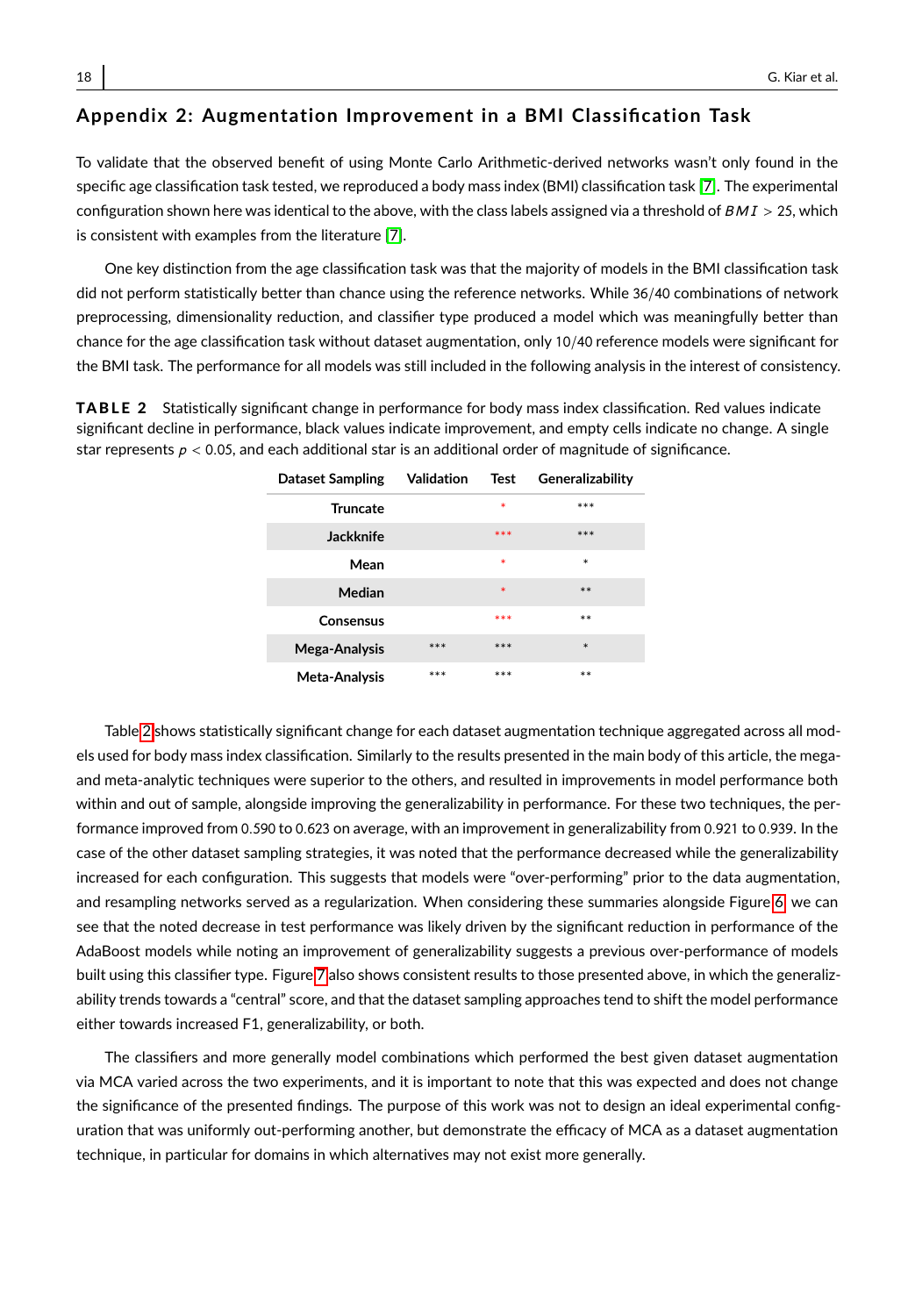<span id="page-18-0"></span>

FIGURE 6 Relative change in classifier performance with respect to classifier type and dataset sampling strategies as measured by change in F1 score on the validation set (top) or test set (middle), as well as the generalizability of performance (bottom) for the body mass index classification task. Each star annotation indicates an order of magnitude of statistically significant change, beginning at <sup>0</sup>.<sup>05</sup> for one star and decreasing from there, with those in black or red indicating an increase or decrease due to resampling, respectively.

<span id="page-18-1"></span>

FIGURE 7 Relationship between generalizability and resampling. Top: change in the generalizability of classifiers with respect to the reference generalizability. Each data point represents the mean change in generalizability for all models using the same preprocessing and dimensionality reduction techniques for a given classifier and dataset sampling strategy. Bottom: contour density distributions of generalizability and F1 scores across all models for both reference and resampled training.